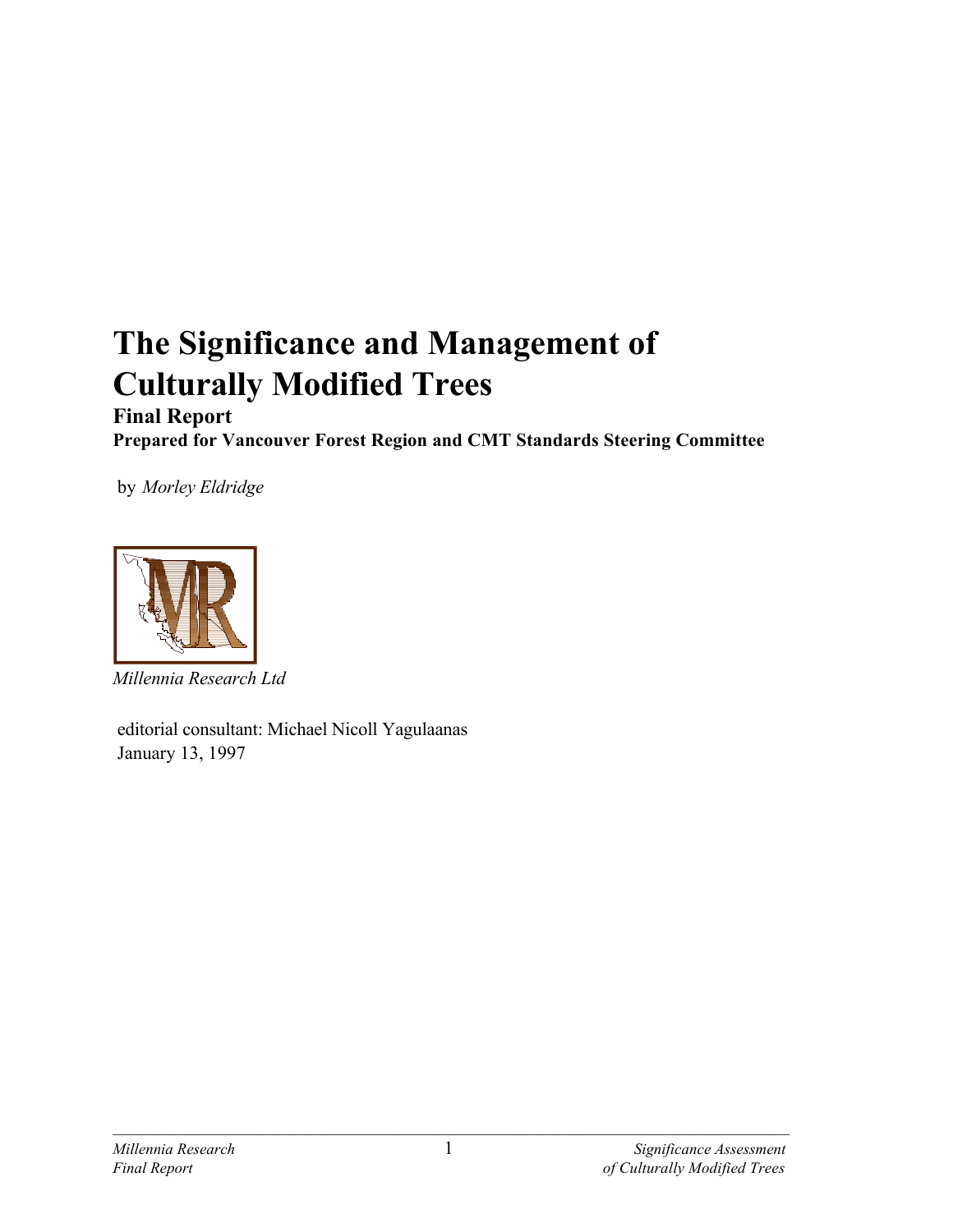# **Table of Contents**

| Archaeologists and First Nations Cultural Inventory Technicians27 |  |
|-------------------------------------------------------------------|--|
|                                                                   |  |
|                                                                   |  |
|                                                                   |  |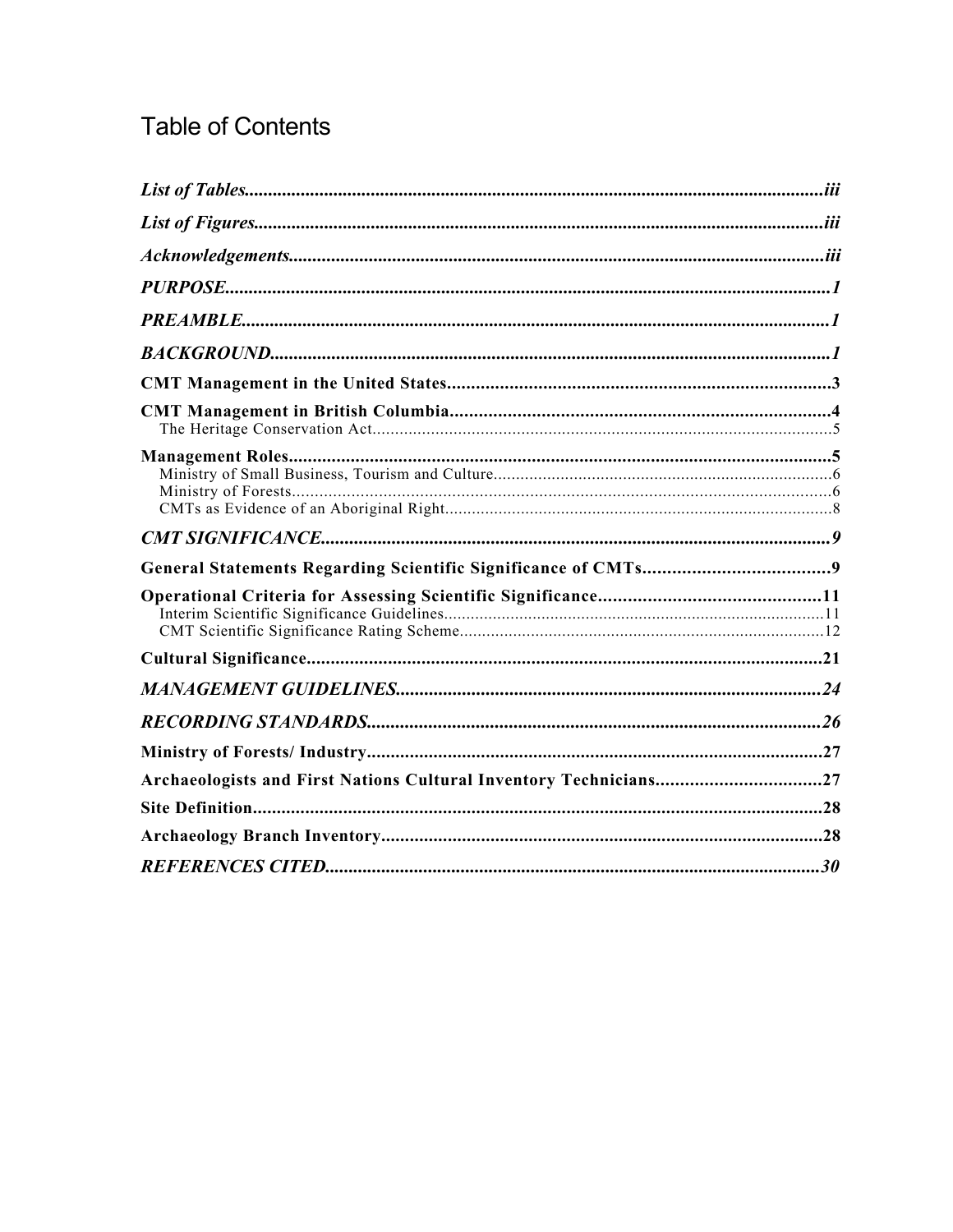# **List of Tables**

# **List of Figures**

# **Acknowledgements**

This paper benefited from the assistance of four individuals in particular: Sharon Hadway of Vancouver Forest Region, who funded and guided the project; Michael Nicoll Yahgulaanas of the Haida Nation, who maintained an extensive and extended dialogue on the content, and agreed to disagree on several major points; Alexander Mackie of the Archaeology Branch, who contributed his extensive knowledge of the subject matter, Archaeology Branch policy, and his attention to detail; and Arnoud Stryd of Arcas Consulting Archaeologists. The staff at Millennia Research also contributed greatly.

The following persons provided information used in or commented on drafts of the Significance Assessment Guidelines:

Barry Banford, Ministry of Forests Michael Blackstone, Kispiox First Nation/ University of Northern British Columbia Vicci Fedema, Arcas Consulting Archeologists Ltd Dianne Good, Ministry of Forests Sharon Hadway, Ministry of Forests Dave Hobbs, Ministry of Forests Rick Howard, Heritage Consultant Al Mackie, Archaeology Branch Rick McLure, US Forest Service John Maxwell, Millennia Research Charles Mobley, C.Mobley and Associates, Alaska Heather Moon, Heritage Consultant Cindy Nixon, Ministry of Forests Wilma Robinson, Nuxalk Nation/Ministry of Forests Arnoud Stryd, Arcas Consulting Archeologists Ltd./ B.C. Association of Professional Archaeological Consultants Morris Sutherland, Ahousaht First Nation/Ministry of Forests Kevin Twohig, IR Wilson Consultants Ltd/ B.C. Association of Professional Archaeological Consultants Julian Wake, Ministry of Forests Garry Wessen, consulting archaeologist, Washington State Robert Whitlam, Washington State Historic Preservation Office Jack Woodward, Woodward and Co. lawyers Michael Nicoll Yahgulaanas, Haida Nation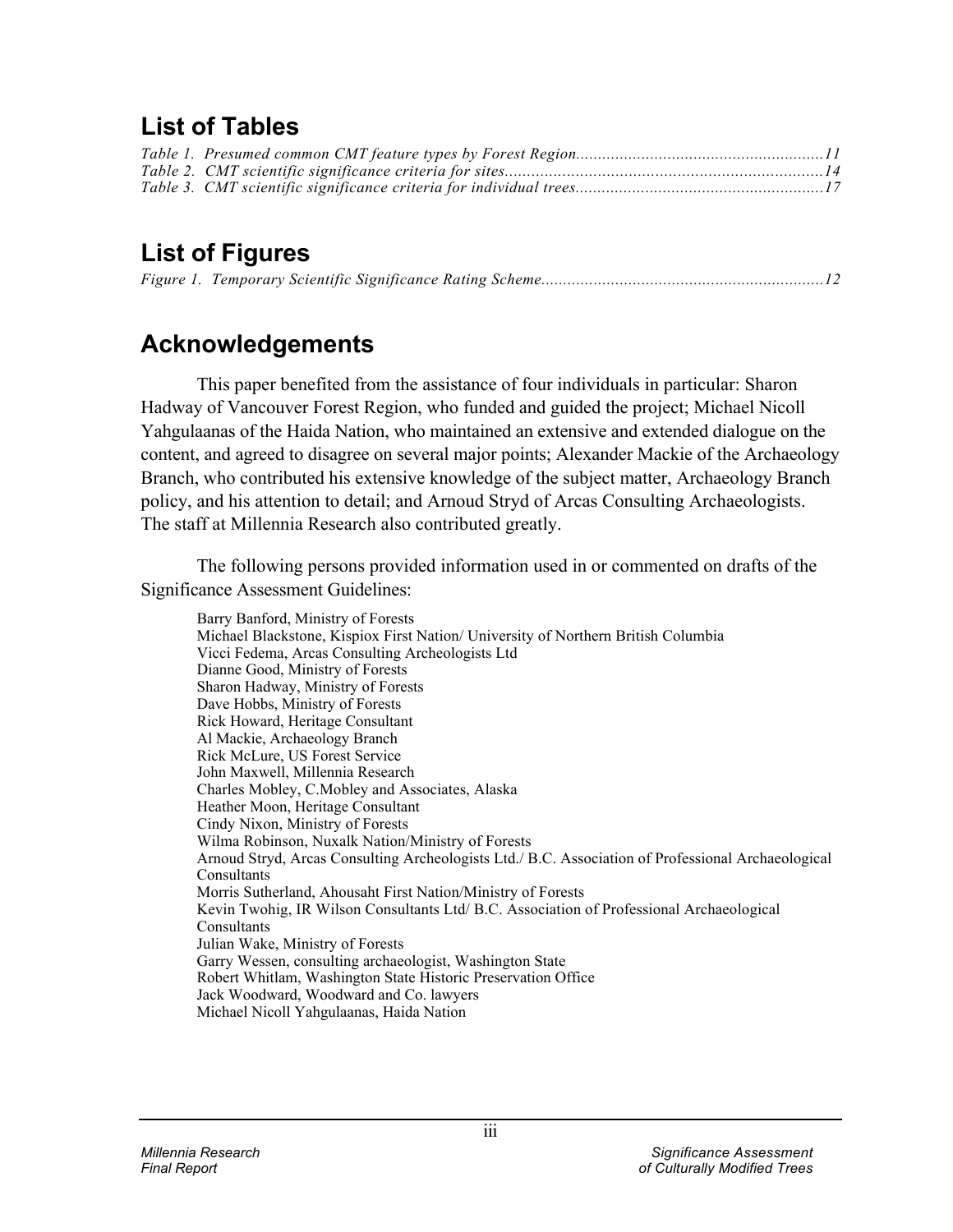# **PURPOSE**

- To provide guidance to archaeologists, foresters, First Nations and others assessing the significance of culturally modified trees;
- To provide an objective and standardized method for the recording and management of CMTs. This paper is intended to be a companion to the Culturally Modified Tree Handbook issued by the Vancouver Forest Region.

# **PREAMBLE**

As one of the more visible, widespread, and distinctive signs of First Nations resource utilization, culturally modified trees constitute an integral part of the archaeological and historical record of Indigenous peoples. Also known as a CMT, a culturally modified tree is defined as a "tree that has been intentionally altered by Native people participating in the traditional utilization of the forest" (Arcas Associates 1984:1).

CMT analysis provides everyone with valuable insights into the nature of pre-historic forest utilization. The study of traditional forest utilization has been used as a means of inferring data on many aspects of aboriginal society, ranging from subsistence patterns, through technological innovations, to social organization and population movements. In many cases, CMTs are the only physical evidence to bear witness to aboriginal use of the land, and therefore have considerable significance to land claims, jurisdictional disputes, and other related issues.

As development, commercial forestry, and urbanization spread throughout British Columbia, significant portions of this archaeological record were destroyed. Although destruction of "traditional" archaeological sites such as villages and human burial sites has been long recognised, huge tracts of prime coastal and riverine forests were cut with no study of CMTs. By the time CMT studies began in the late 1970s, much of the information once present had already been destroyed. As a living organism with a finite life span, CMTs can only preserve evidence of indigenous forest use for a few centuries. The fact that they are themselves part of a primary economic resource makes their management more complex than that of other site types. It becomes increasingly important to respect the knowledge inherent in CMTs and to manage the ways that we interact with these living archaeological sites.

# **BACKGROUND**

In precontact times, CMTs must have been so common as to form part of the normal environment of aboriginal people, and probably seldom elicited comment. CMTs, especially bark-stripped trees, are very obvious in the first few decades after bark-stripping, and the use

1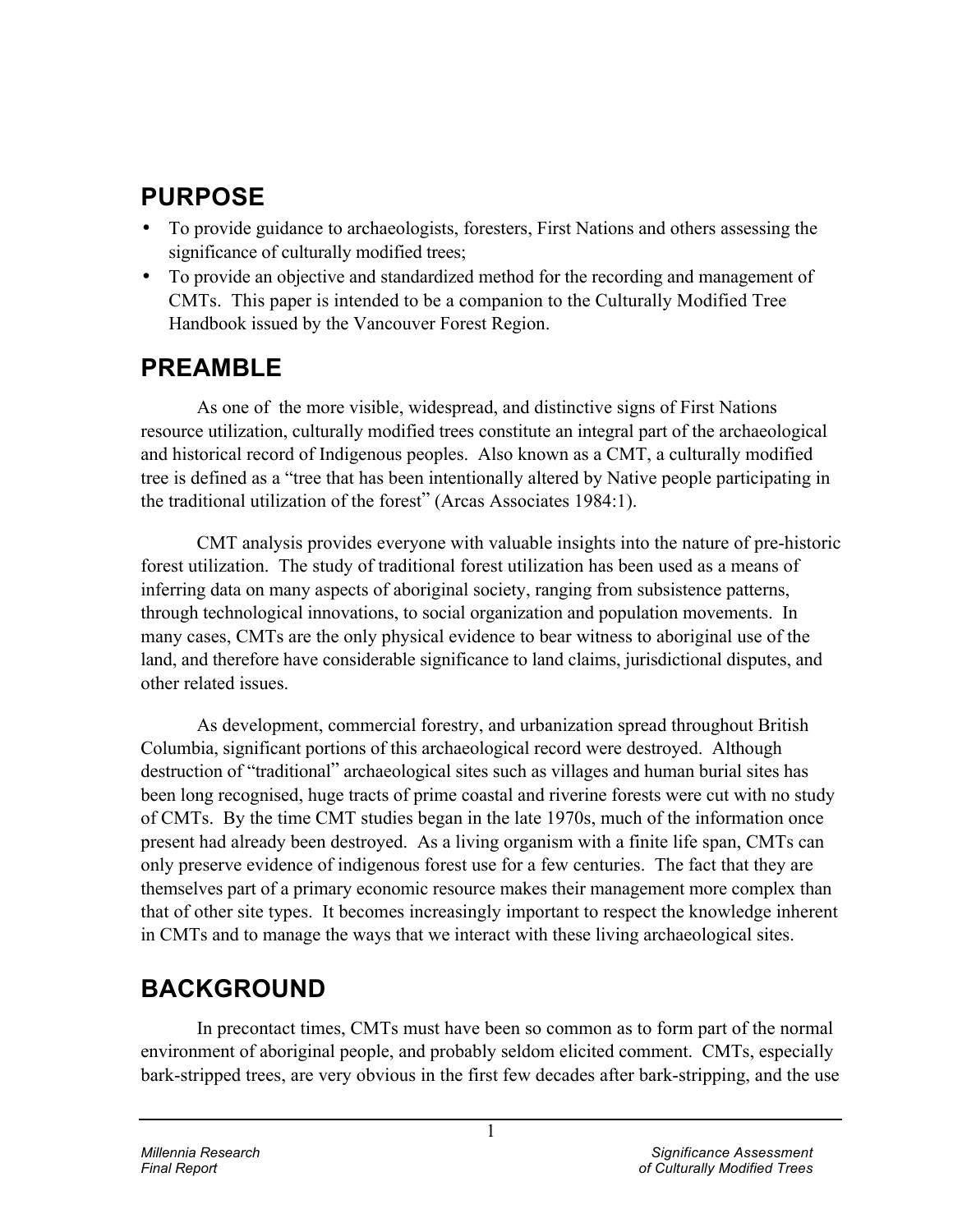of a particular area would have been very noticeable to other people. More specifically, previously stripped cedar trees were probably returned to at regular intervals to re-strip bark from the scar lobes. CMTs must have been discussed in day-to-day life, but direct references to such matters are generally absent from the ethnographic literature. CMTs occasionally are noted in traditional stories, such as one from the Klemtu region where a woman bark-stripped a line of cedar trees to mark a trail to relocate sasquatch-like inhabitants of a remote area (Freeman 1973). In the Interior, James Teit recorded that people sometimes bark-stripped trees (and painted the resulting scars) in remote areas as a sign that people had been there, or as part of puberty training (Teit 1906:265; 282; 1909:789).

CMTs have received at least passing attention throughout British Columbia's written history. The first European land explorer noted the large number of scarred hemlock trees along the route he followed in 1793 and described the edible bark harvesting and processing that made the scars (Mackenzie 1801). Many bark-stripped lodgepole pine, aspen, and birch trees were recorded in the Nechako area by archaeologist Charles Borden in 1951 (Borden 1951). Subsequently, CMTs in B.C. were occasionally recorded by other archaeologists (e.g., Fladmark 1971; Robinson 1973). The first systematic study of CMTs was by Thain White, an American forester who studied the history of ponderosa pine harvesting revealed by CMTs in western Montana (White 1954). It took an additional twenty years before Russel Hicks, drawing upon White's work, pioneered the first formal studies of CMTs in B.C., recording cedar tree modification along the coast (Hicks 1976). Although publication was delayed for several years (Hicks 1985), Hick's work sparked considerable interest in the field of CMT documentation among archaeologists. Then Michael Nicoll, Yahgulaanas, working with the Council of Haida Nations and MacMillan Bloedel in the early 1980s, independantly began to systematically record CMTs on Haida Gwaii (Nicoll 1981). Nicoll introduced traversing and mapping to forestry engineering standards and developed a typology and recording form, and presented his work to the archaeological community.

First Nations, the provincial government and a major licensee implemented a number of pilot studies, encouraging more detailed inventory and analysis. Researchers such as Mackie (1983) and Bernick (1984) introduced systematic inventory, and Arcas Associates (1984) brought in probabilistic sampling, and formal criteria to distinguish cultural from natural scars, leading the way for a "second generation" of research that focused upon aspects of dendrochronological analysis, distribution, and classification (Mobley & Eldridge 1992:56). Mobley (1992: 56) calls some subsequent work a "third generation" of CMT research, where the focus had shifted to the analysis of CMTs as a "cultural resource of substantive anthropological value". Such work includes the large-scale diverse research of Meares Island (Arcas Associates 1986, Volumes 1-4; Stryd and Eldridge 1993) and the intensive investigation of a single cutblock on northern Vancouver Island (Eldridge and Eldridge 1988).

In the 1990s, much of the work on CMTs has been at a small-scale, simply recording CMTs within individual cut blocks or cutting permits. Little analytical work has been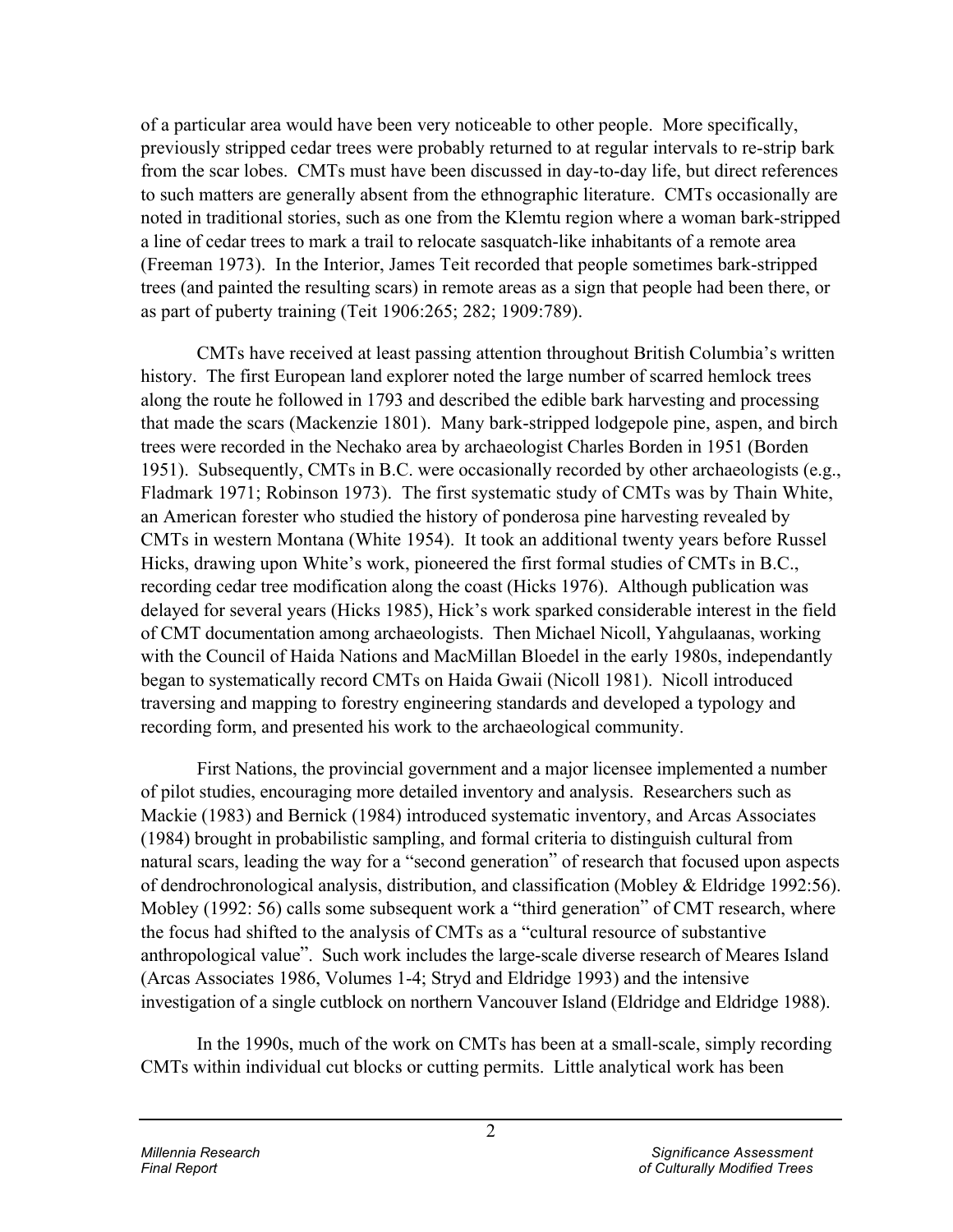completed, and the data is often presented only in consultants reports and is not standardized and very difficult to collate (Maxwell *et al*. 1996). A few large-scale inventories have occurred (such as the Haida CMT survey, Michael Nicoll Yahgulaanas 1996, personal communication) and there have been two notable analyses of collected data and CMT management strategies in Washington State (Green 1994; Mack 1996). CMT analysis has been incorporated into a number of impact assessments and inventories in Alaska (e.g., Lewis and Mobley 1994). Two CMT overviews were published in scientific journals in the 1990s, one generalizing throughout the Pacific Northwest (Mobley and Eldridge 1992) and one focusing on studies done on Meares Island (Stryd and Eldridge 1993).

First Nations have maintained a great interest in CMTs since the earliest studies. As noted, the Council of Haida Nations assisted in funding and instigating early work on Haida Gwaii (Nicoll 1981; Wilson 1983). The Nuu-chah-nulth Tribal Council contributed to funding and provided logistical support to several projects on the west side of Vancouver Island, including the first Meares Island systematic inventory of CMTs and other sites (Mackie 1983), while the Ohiaht Band contributed funds to a survey in Barkley Sound (Mackie 1986). The Nuu-chah-nulth Tribal Council later funded the second, larger Meares Island CMT study as part of a legal case (Arcas Associates 1986). First Nations individuals have had an important place in research, both conducting independent research (e.g., Nicoll 1981, Wilson 1983) and in participating as research assistants on almost every CMT project since their inception. First Nations have also contributed some of the major academic work to date (e.g., Blackstone 1996).

# *CMT Management in the United States*

In other jurisdictions, CMTs are sometimes fully considered and managed, and sometimes virtually ignored. In Washington State, the Gifford Pinchot National Forest has a Programmatic Memorandum of Understanding between the US Forest Service and the Federal Advisory Council on Historic Preservation (Mack and Hollenbeck 1985). This MoU has been in place for 11 years and has resulted in a large inventory of CMTs and the preservation of one-third of the known population for future research. Over 5,000 CMTs have now been inventoried in the Forest (Rick McLure 1996, personal communication). A masters thesis has examined the work done to date and the management techniques used (Green 1994). Some of Green's criticisms are valuable for others embarking on large-scale inventory and management: a lack of recording standards, an inaccurate model of CMT potential biasing survey results, and a lack of a tracking system to ensure that harvested CMTs are dated. Another comment reflects the paradox over preservation and significance. Green concluded (1994:163) that natural decay will destroy most CMTs before logging enables collection of a large enough number of dating samples to allow analysis of land use patterns.

A publication by the US Forest Service (Mack 1996) provides an important summary of the work in Gifford Pinchot National Forest. Correlations of CMTs are noted with trails,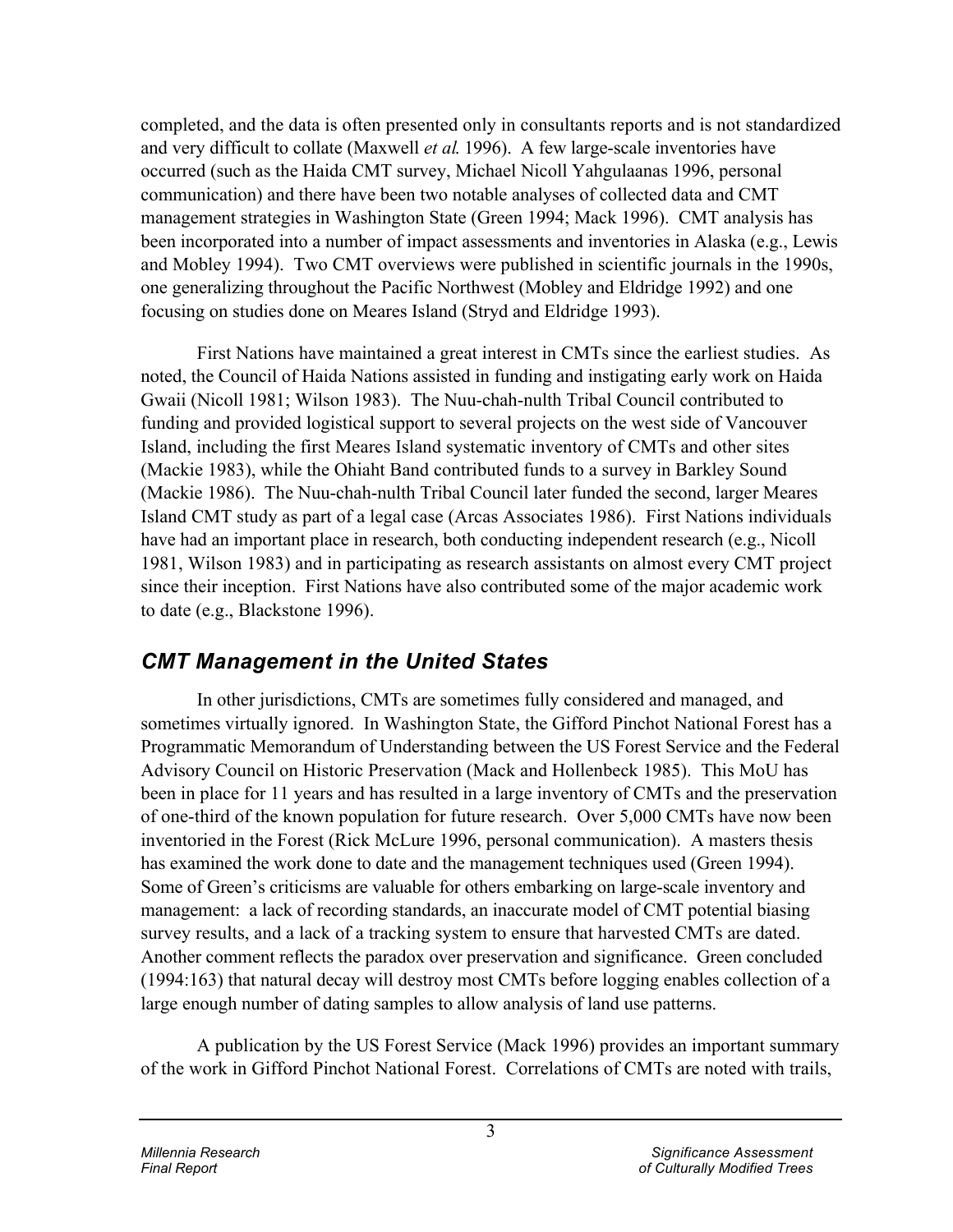camps, huckleberry patches, and huckleberry processing trenches. Analysis of stripping dates has clarified the history of berry patch management, epidemics, acculturation, and cultural continuity.

In Washington State the State Historic Preservation Office is slowly moving to implement legally-binding agreements similar to Gifford Pinchot throughout the state (Whitlam 1996, personal communication; McLure 1996, personal communication). CMT studies have taken place in a number of other National Forests in Washington State, and in Oregon, Montana, Colorado, Utah, and New Mexico (Davis 1992.)

In Alaska, the Tongass National Forest has a draft CMT management plan (Mobley and Eldridge 1992), but it has never been finalized and CMT research is sporadic (C. Mobley 1996, personal communication).

# *CMT Management in British Columbia*

In British Columbia, government procedures regarding CMTs have evolved and continue to do so. Some of the key early research was done with Archaeology Branch funding (e.g., Bernick 1984) or because government strongly encouraged licensees to conduct research (e.g., Arcas Associates 1984). CMTs received attention and in some cases protection through goodwill and pressure, as the original *Heritage Conservation Act* provided no automatic protection for these features.

The ways CMTs are dealt with have changed with the amended *Heritage Conservation Act* (1994), the Protocol between the Ministry of Forests and the Ministry of Small Business, Tourism, and Culture, the *Forest Act* (1994), the *Forest Practices Code Act of British Columbia* (1994), agreements with First Nations, and court rulings. There are Draft Guidelines for managing CMTs on the Queen Charlotte Islands/Haida Gwaii (Ministry of Forests 1995, 1996). An interim agreement between the hereditary chiefs of five First Nations of Clayoquot Sound and the Province includes a provision not to cut CMTs without the consent of the First Nation within whose traditional territory the CMTs are located. The Agreement in Principle between the Nisga'a, Canada, and British Columbia states that British Columbia and the Nisga'a Central Government will each develop processes to manage impacts on heritage resources from development ("Cultural Artifacts and Heritage" Paragraph 23), and that processes developed by the Province will apply on Nisga'a lands until such time as the Nisga'a develop their own processes (Paragraph 24). The Meares Island and Stejack Logging injunctions prohibit removal of CMTs and are amongst the longest-standing injunctions in Canadian legal history (Jack Woodward 1996, personal communication).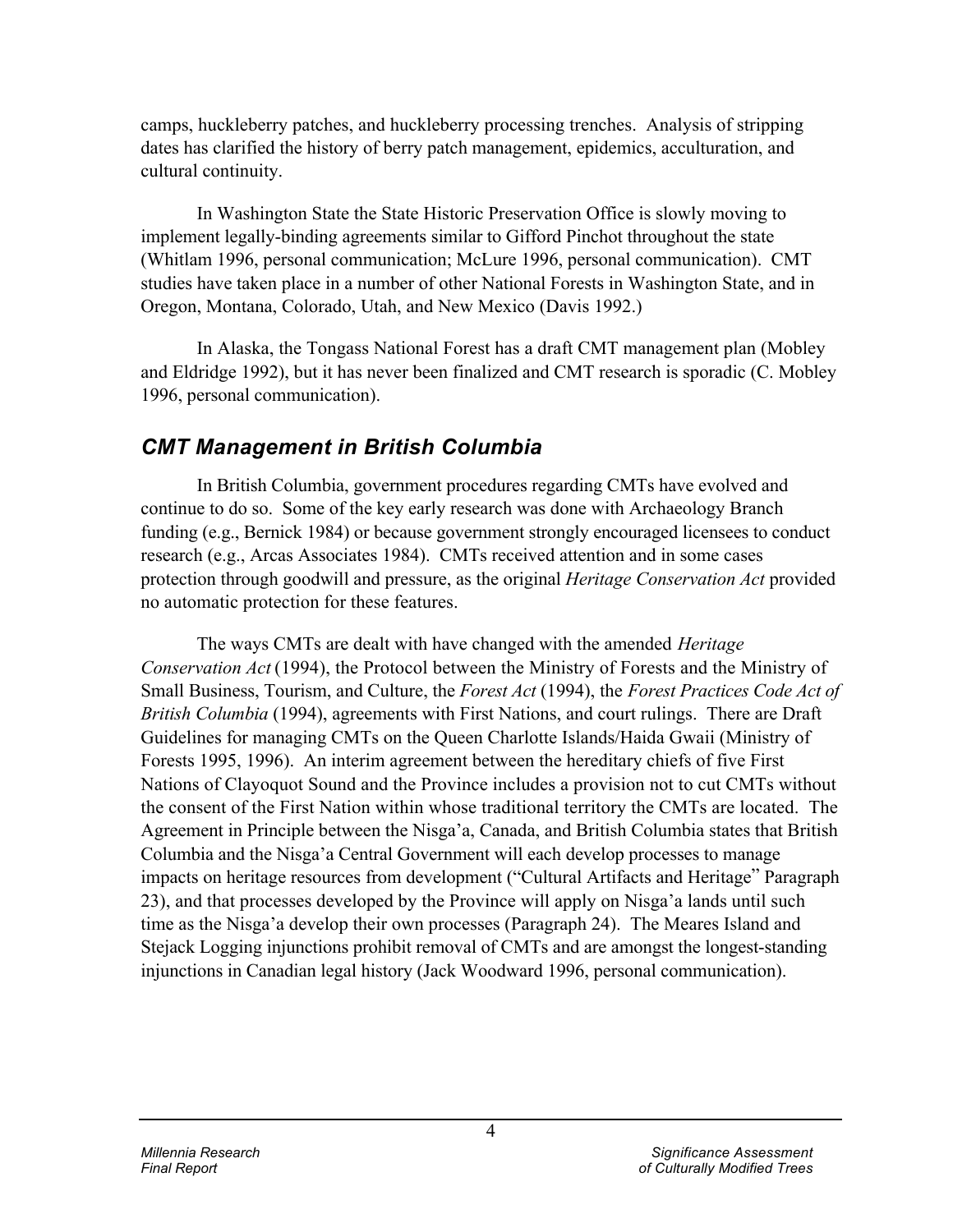## **The Heritage Conservation Act**

The *Heritage Conservation Act* protects many of British Columbia's archaeological sites. Provisions of the *Act* apply whether archaeological sites are located on public or private land. CMTs, whether they occur singly or in a group, are subject to possible protection under the *Heritage Conservation Act*. The *Act* protects a CMT from damage, alteration or removal if:

- the CMT(s) has been designated by the Lieutenant Governor in Council as a "Provincial heritage site," or
- the CMT was, or, in the case of multiple CMTs, some of the CMTs were, used before 1846, or
- it is reasonable to assume, in the absence of absolute (calendar) dates, that the CMT(s) was used before 1846, or
- the CMT (s) is located on a property deemed to have heritage value and subject to an order for a heritage inspection or a heritage investigation, or
- $\cdot$  the CMT(s) is included on a schedule of heritage sites that are of particular spiritual, ceremonial or other cultural value to an aboriginal people which whom the Province has entered into a formal agreement regarding the conservation and protection of heritage sites.

As of this writing (December 1996), one CMT site has been protected through designation as a Provincial heritage site (Midway Entwined Trees), and the Province has not entered into any agreements with First Nations under the *Heritage Conservation Act* with respect to the protection of CMT sites.

# *Management Roles*

Responsibility for the integration of CMTs and other cultural heritage resources into the Ministry of Forests land and resource management plans and operations is shared by the Ministry of Small Business, Tourism and Culture, and the Ministry of Forests. The roles and responsibilities of both parties is defined in the *Protocol Agreement on the Management of Cultural Heritage Resources*. CMTs are managed in accordance with the following:

- The Ministry of Small Business, Tourism and Culture and Ministry of Forests Protocol Agreement on the Management of Cultural Heritage Resources (Revised October 1996)
- British Columbia Archaeological Impact Assessment Guidelines
- British Columbia Archaeological Resource Management Handbook
- Archaeology Branch Operational Procedures for Culturally Modified Trees
- Provincial Heritage Register Access and Security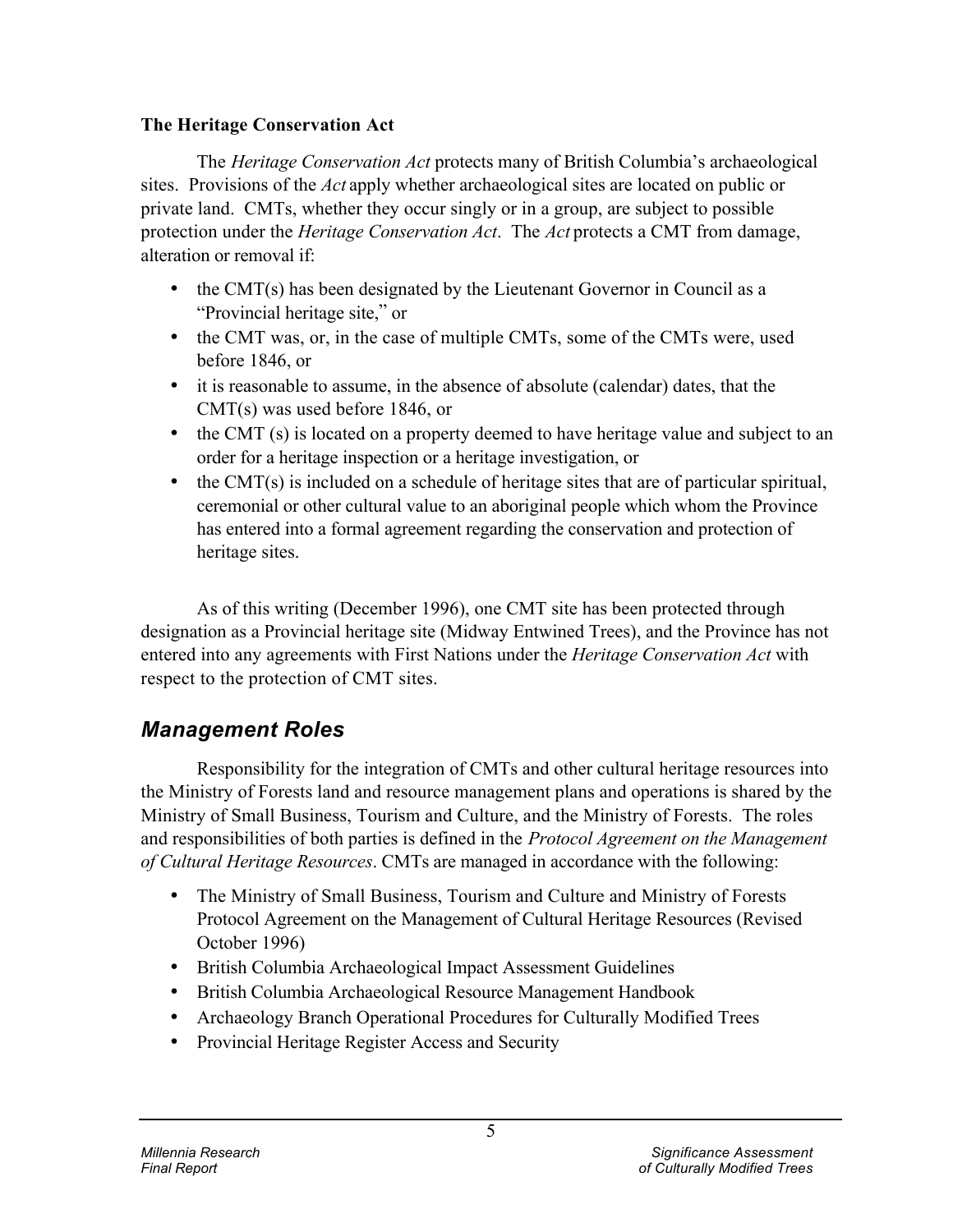### **Ministry of Small Business, Tourism and Culture**

The Archaeology Branch of the Ministry of Small Business, Tourism and Culture encourages and facilitates the protection and conservation of the Province's archaeological resources through the Archaeological Impact Assessment and Review Process. This is a three-stage review process consisting of:

- archaeological overview assessment (AOA)
- archaeological impact assessment (AIA)
- archaeological impact management (AIM)

In a forestry context, an AOA determines the potential for archaeological sites in an area proposed for forest management activities, whether that area be as large as an entire Forest District or as small as a proposed harvesting block. The AOA is intended to predict archaeological site locations and guide subsequent impact assessment studies.

An AIA involves an inventory and impact assessment of a proposed development area. It is usually required where the need for one has been identified in an AOA. An AIA usually addresses the full range of archaeological site types possible in a development area, and normally is not restricted to an assessment of CMTs unless that is the only site type expected. An AIA includes a field survey (inspection and documentation), an evaluation of the significance of any sites present, an assessment of potential impacts to sites present by proposed development, and the recommendation to the Archaeology Branch of measures to manage adverse impacts. AIAs are conducted under *Heritage Conservation Act* permits. The field survey can involve ground alteration (testing with a shovel to determine if buried archaeological remains are present, or removing the forest litter mat in search of CMT logging detritus), or the alteration of CMTs (collecting wood samples for dating purposes). Often, dating samples are removed after completion of the AIA by fallers at the time of harvesting or road right-of-way clearing.

AIM involves the implementation of measures to manage adverse impacts to archaeological sites. Usually these measures are intended to avoid or reduce impacts. An impact management plan includes measures for dealing with emergency impacts (those not identified in the AIA). For CMT sites, both site avoidance through project redesign (e.g., road realignment or block boundary adjustment) and data recovery through tree-ring dating are impact management options.

## **Ministry of Forests**

Archaeological sites, including CMT sites, are considered to be cultural heritage resources for the purpose of forest planning and management. The *Forest Act* defines a cultural heritage resource as "...an object, a site or the location of a traditional societal practice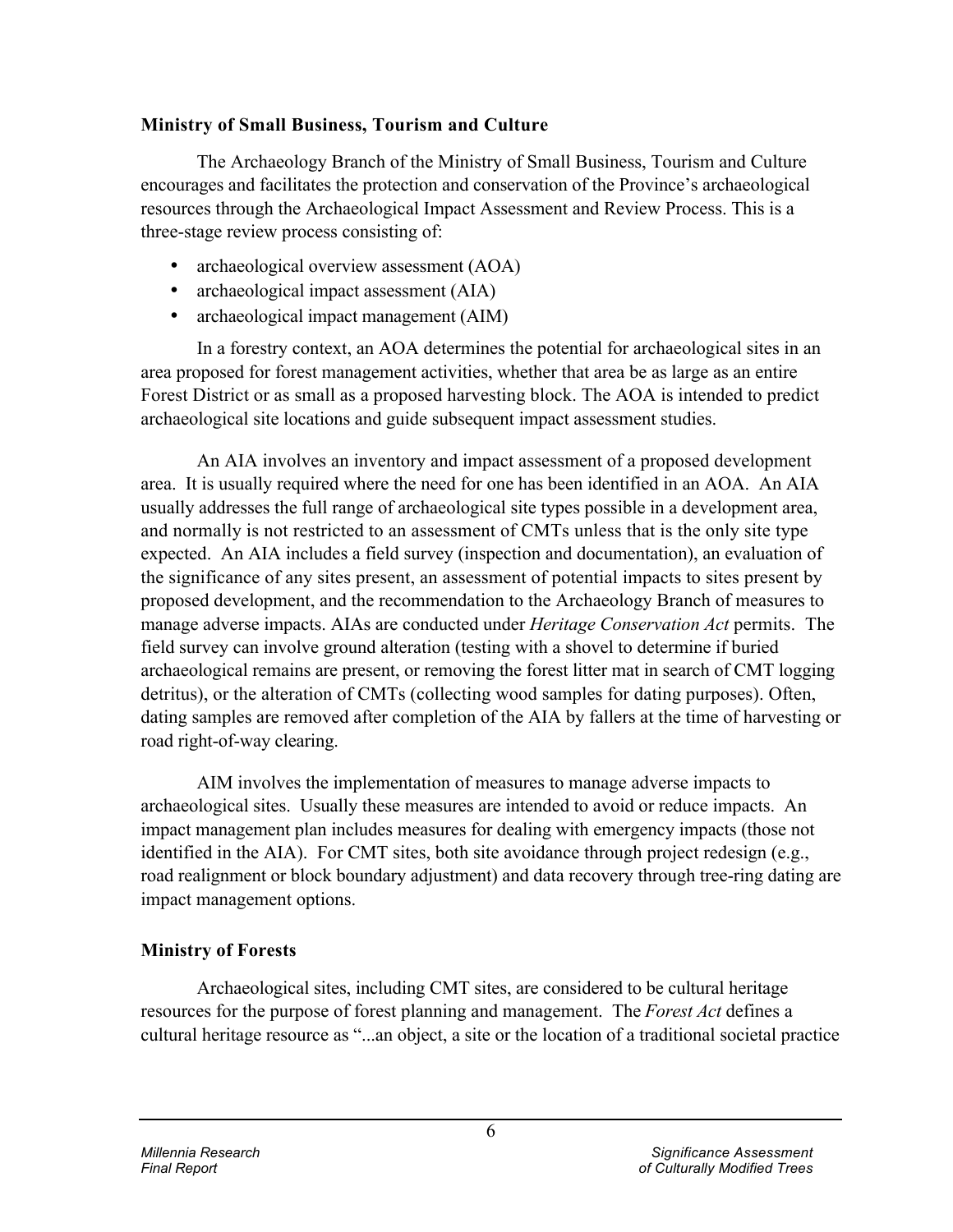that is of historical, cultural or archaeological significance to the province, a community or an aboriginal people."

The need to address the management of cultural heritage resources, including archaeological sites, in forestry operations is clearly stated in the *Forest Act*. The *Forest Practices Code of British Columbia Act* (sections 2 and 17) requires the inclusion of cultural heritage resources in both strategic and operational planning. The *Operational Planning Regulation to the Forest Practices Code of British Columbia Act* (sections 26 and 63) state that an AIA must be carried out for a proposed forestry development (timber harvesting, road construction, etc.) "if the District Manager is satisfied that the assessment is necessary to adequately manage and conserve archaeological sites in the area." However, in matters affecting heritage conservation, the *Heritage Conservation Act* prevails over other legislation, and the Minister of Small Business, Tourism and Culture can still require an AIA where a District Manager does not consider one necessary. For previously unidentified archaeological sites or remains, the *Forest Practices Code of British Columbia Act* (section 51) states that

if a person carrying out a forest practice, other than fire control or suppression, finds a [cultural heritage] resource feature that was not identified on an approved operational plan or permit, the person carrying out the forest practice must (a) modify or stop any forest practice that is in the immediate vicinity of the previously unidentified resource feature to the extent necessary to refrain from threatening it, and (b) promptly advise the District Manager of the existence and location of the resource feature.

## *Permits to Alter a CMT*

A person may not alter, that is, change in any manner, a Provincial heritage site or an archaeological site (including CMTs) protected under section 13 of the *Heritage Conservation Act*, without a permit issued by the Minister or designate under section 12 or 14, or an order issued under section 14, of the *Heritage Conservation Act*. The *Act* affords considerable discretionary authority in determining if, and under what circumstances, such permits are to be issued.

A permit or order issued under section 14 authorizes an archaeologist to undertake a heritage inspection or heritage investigation. The permit allows for the alteration of a site in the course of the inspection or investigation as long as the alteration is consistent with the terms and conditions of the permit. AIAs, the most common kind of heritage inspection, are conducted under a section 14 permit issued to the person undertaking the assessment.

Applications for section 14 permits are made to the Archaeology Branch, Ministry of Small Business, Tourism and Culture, which reviews and forwards them for comment to the First Nations in whose asserted traditional territory the AIA is to take place. An application can be for the assessment of a specific proposed development, or for a number of developments during a particular time period and within a specified geographic area (for example, for all AIAs needed in a particular TFL within a calendar year). If the application is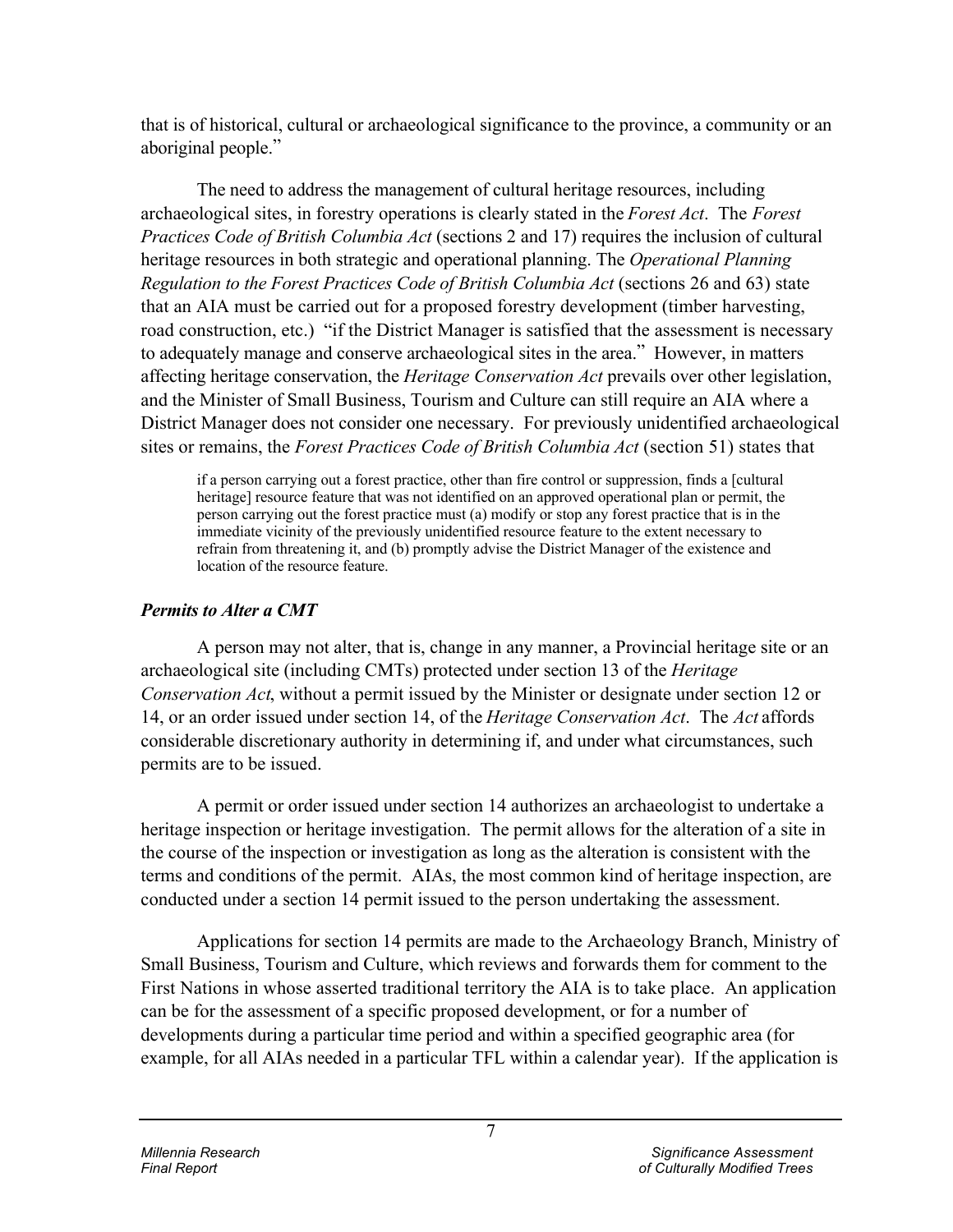properly worded, a section 7 permit can allow for not only the initial field survey, and any alterations to the ground or CMTs involved in the survey, but also any subsequent alterations to CMTs such as the removal of samples for dating purposes. As discussed earlier in the handbook, this could involve the cutting of wedges from standing CMTs and the felling of standing CMTs for the removal of stem-round disc samples. However, a section 7 permit only authorizes the cutting of a CMT for heritage inspection or investigation purposes, and does not allow the felling or removal of a CMT for other purposes, that is, for milling or other commercial ends.

A permit issued under section 12 authorizes a developer to alter an archaeological site when the alteration is not part of a heritage inspection or investigation. Examples of alterations to CMTs that could be authorized under a section 12 permit include: felling of standing CMTs; disturbing or moving CMT logs and stumps during yarding; removal of felled CMTs from the cut block (including the removal of CMTs felled under a section 12 permit for the collection of stem-round dating samples) and the milling of CMTs.

Applications for section 12 permits are made to the Archaeology Branch, where they are reviewed and referred for comment to the First Nations in whose asserted traditional territory the alteration is to take place. Section 12 permits can be sought on a developmentspecific basis, or, in the case of CMTs, submitted jointly with a section 14 permit application for a number of AIAs during a particular time period and within a specified geographic area. In either case, alterations under the section 5 permit cannot be initiated until the AIA for the proposed development has been completed. This includes the review and approval of the AIA report by the Archaeology Branch.

### **CMTs as Evidence of an Aboriginal Right**

In addition to comprising an archaeological resource, a CMT may constitute evidence regarding the practice of an Aboriginal Right protected under the Canadian *Constitution*. A proposed development that could affect a CMT may constitute an infringement of an Aboriginal Right where harvesting will remove the type of tree necessary to the practice of that right. Proposals to remove that evidence should be reviewed through consultation with the First Nation in whose asserted traditional territory a CMT is located. Similarly, whether or not a proposed development constitutes an infringement needs to be determined through consultation with the First Nation in whose asserted traditional territory the proposed development is located. In either case, consultation should follow the Ministry of Forests Protection of Aboriginal Rights Policy.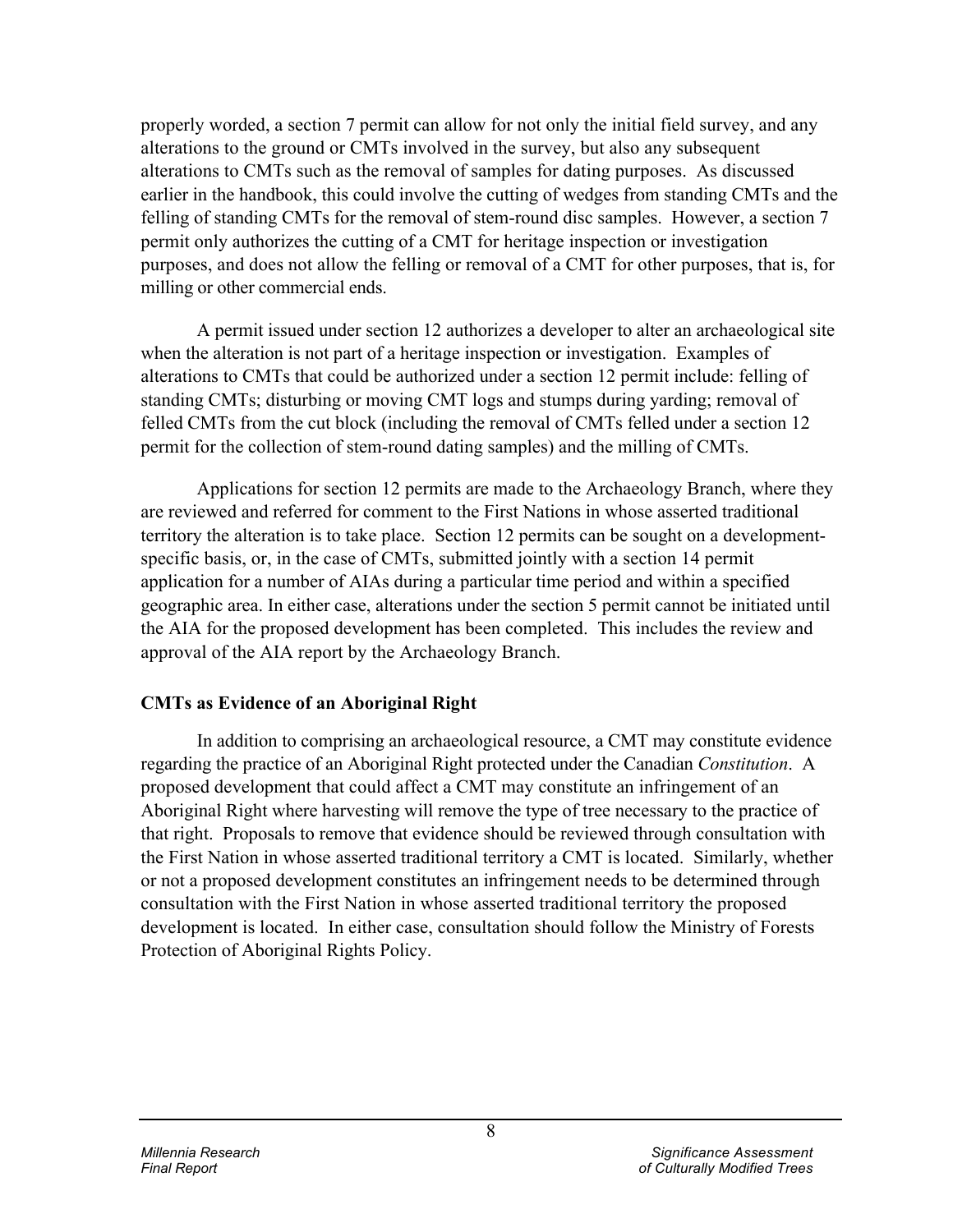# **CMT SIGNIFICANCE**

The following section moves on to the discussion of significance. CMT management by foresters must address three forms of significance: scientific or archaeological values; cultural values; and Aboriginal Rights.

Some general statements concerning the scientific significance of CMTs are followed by operational assessment criteria for particular trees or clusters of trees (sites). Cultural significance and public significance are also discussed in separate sections. Scientific significance is considered most important by the Archaeology Branch when managing CMTs as archaeological features. However, for the purposes of **managing forests**, cultural significance and the Aboriginal Rights that may be linked to CMT presence, is equally or more important.

# *General Statements Regarding Scientific Significance of CMTs*

CMTs are significant because:

- CMTs permit rapid, large scale assessments of traditional land use patterns that are less destructive and costly than other forms of archaeology;
- By providing science with accurate and easily accessible data, CMTs permit archaeologists to make inferences about aspects of First Nation's resource utilization, settlement patterns, technological developments, population concentration, and in some cases ritual events (Mobley and Eldridge 1992);
- CMTs are easily recognizable and sometimes associated with the co-occurance of other buried archaeological resources (Mobley & Eldridge 1992: 105);
- CMTs can be viewed as a resource with a high interpretive value and economic potential, of inherent interest to archaeologists, First Nations individuals, and the general public (Mobley & Eldridge 1992: 105)
- CMTs contain a wide range of evidence regarding the application of technical procedures of great interest and application to the increasing numbers of indigenous peoples actively exercising traditional skills, such as the building of large canoes;
- CMTs can verify oral histories, trail locations, and early historic documentation;
- CMTs have the potential to shed light on (at present ) poorly understood methods of traditional forest utilization and management, and this could have further implications for current reforestation science.

CMTs are limited in their scientific significance because:

- they do not have the time depth of other archaeological sites, being mostly limited to the late precontact through historic period;
- they often cannot be preserved in the long-term because of the life span of the trees on which they occur. This is not as great a factor for western red cedar, yellow cedar, and Douglas-fir as for other species (since a 400 year old tree could potentially live another thousand years);
- apart from their form, toolmarks, location, and ability to be dated to calendar year, CMTs have limited additional scientific data. The few subsurface excavations around CMTs have met with mixed success. There are potential avenues of research into the effect of aboriginal logging and bark-stripping on micro-environments and adjacent tree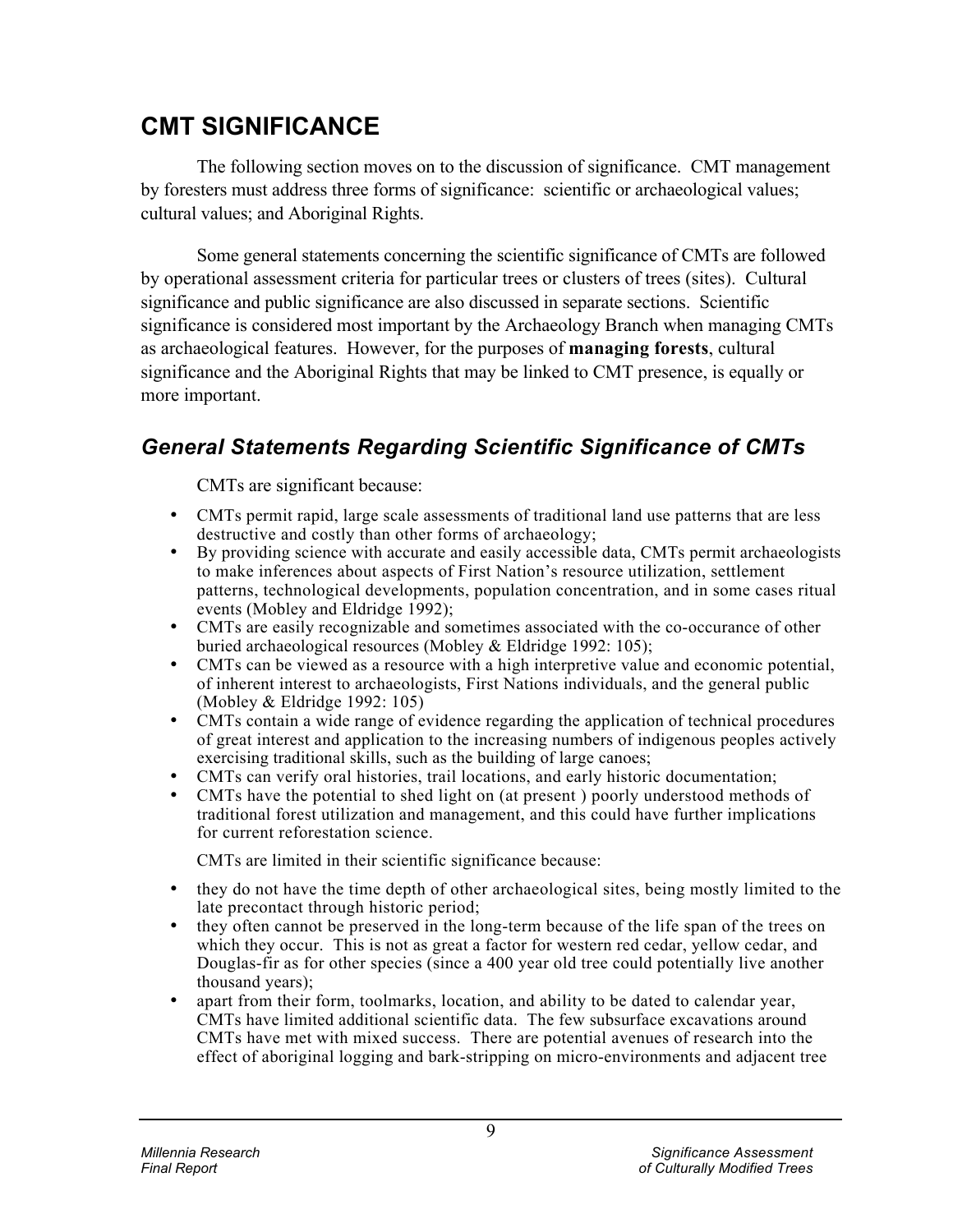growth, although the possible effects would be extremely difficult to separate from natural causes; and,

• the link between CMTs and conventional archaeological sites needs further study.

Most original CMT research has been conducted by consulting, student, or government archaeologists, rather than faculty-member academics. This could lead to a perception that CMTs are not significant enough for academics to be interested in them. This is not the case. The academic community has directed graduate student work, participated in CMT inventory, and provided peer review for journal articles dealing with CMTs. It seems likely that academics will soon use their research capabilities and interdisciplinary networks to devise fresh approaches to CMT research. One such recent example is that of Lepofsky and Pegg (1995), who studied CMTs in the Kowesas watershed.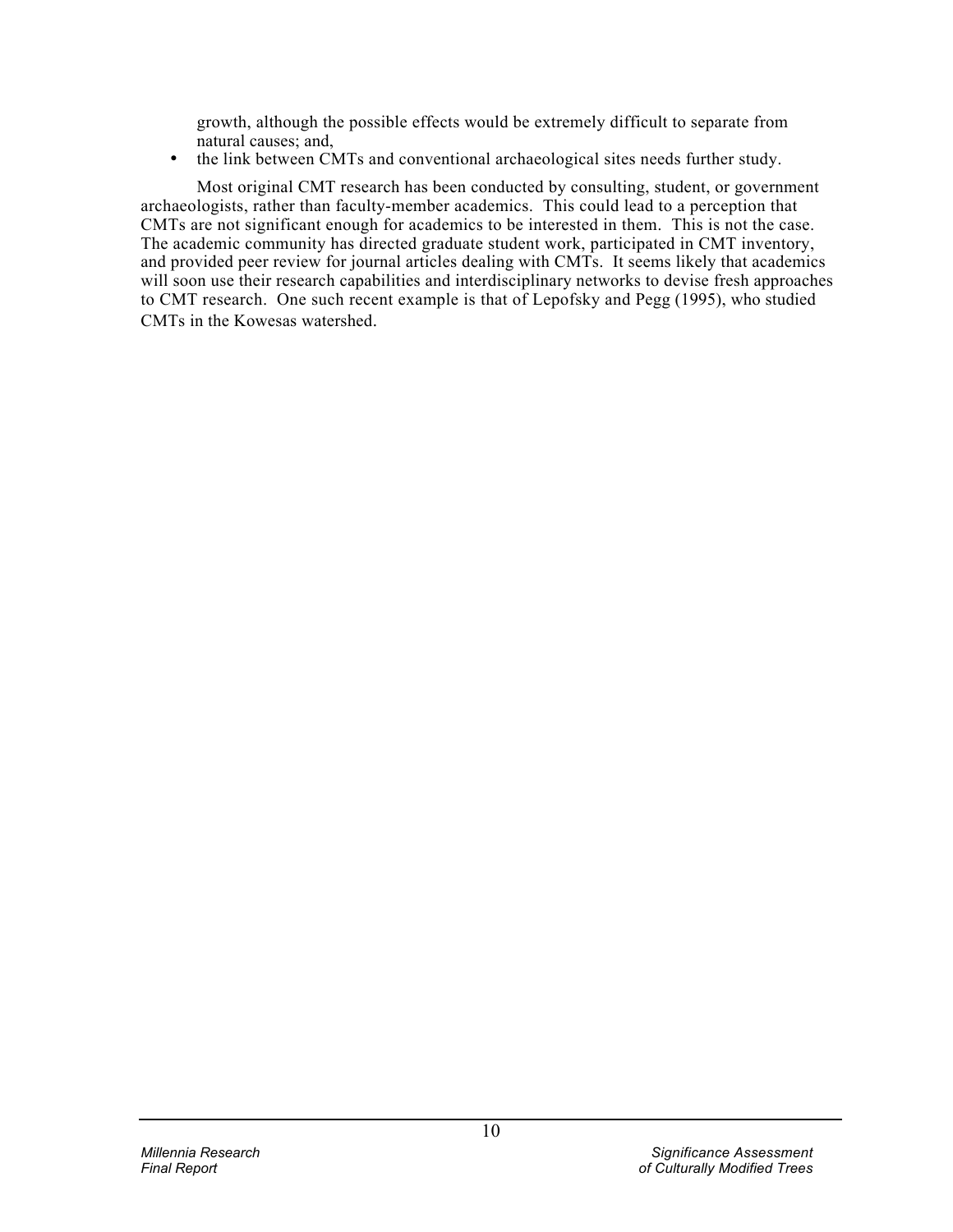# *Operational Criteria for Assessing Scientific Significance*

A temporary rating scheme is given, for use in Districts with no or very small populations of recorded CMTs. A more comprehensive guide follows for Districts with larger existing CMT inventories.

## **Interim Scientific Significance Guidelines**

In some Forest Districts, there may be too few recorded CMTs for the detailed rating scheme to work. In this case, a simple scheme is given, with **presumed** common CMT feature types listed by Forest Region (Table 1). A presumption is made that any types not listed as common are rare. As the inventory for individual Districts grows, a switch to the more refined rating scheme is appropriate, since additional types will be found to be common.

| Table 1. Presumed common CMT feature types by Forest Region.              |                                                                                                                                                                                                                                |  |  |
|---------------------------------------------------------------------------|--------------------------------------------------------------------------------------------------------------------------------------------------------------------------------------------------------------------------------|--|--|
| Region                                                                    | <b>Presumed Common Types</b>                                                                                                                                                                                                   |  |  |
| 01 Vancouver (most Districts have good<br>existing inventory)             | Tapering and Rectangular Bark-Strips on<br>western red and yellow cedar.<br>Flat-top, step-top, unclear, and barberchair<br>top stumps and notched or plank-stripped<br>logs (Port Alberni and Port McNeil Districts<br>only). |  |  |
| 02 Prince Rupert<br>Coastal Districts (North Coast has good<br>inventory) | Tapering and Rectangular Bark-Strips on<br>western red and yellow cedar.                                                                                                                                                       |  |  |
| non-Coastal Districts                                                     | Tapering and Rectangular Bark-Strips on<br>western red and yellow cedar.<br>Bark-strips on lodgepole pine.<br>Bark-strips on hemlock trees                                                                                     |  |  |
| 03 Kamloops                                                               | Bark-strips on lodgepole pine.                                                                                                                                                                                                 |  |  |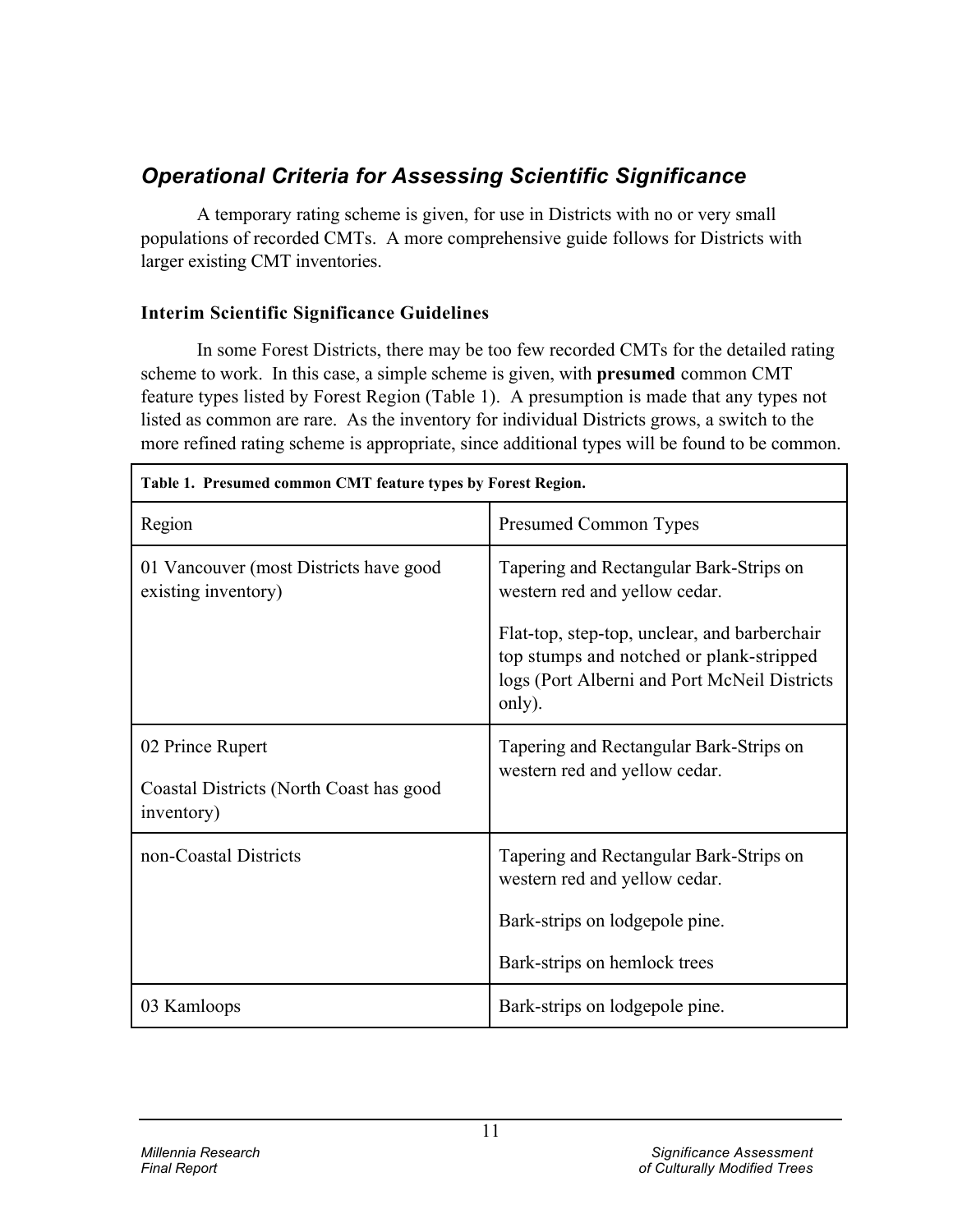| 04 Prince George              | Bark-strips on lodgepole pine. |
|-------------------------------|--------------------------------|
| 05 Nelson                     | Bark-strips on lodgepole pine. |
| (almost no inventory to date) |                                |
| 06 Cariboo                    | Bark-strips on lodgepole pine. |

**Figure 1. Temporary Scientific Significance Rating Scheme.**



## **CMT Scientific Significance Rating Scheme**

CMT scientific significance criteria are presented as a generalized site significance scheme covering all CMTs within a cluster or "site". However, it may also be necessary to rate significance of individual trees at times, such as when considering altering a cutblock boundary, changing a road layout, or establishing a buffer around a specific tree. Table 2 presents the scheme on a site-by-site basis, while Table 3 should be used for evaluating individual trees.

This scheme provides for a maximum score of 39 and a minimum of 3 for sites, while for individual CMTs the values range from 36 to 1. It allows for sites to be compared to each other over a large area.

**The break points between significance levels should be developed and adjusted as projects are completed and the inventory becomes larger**. Tentatively, sites scoring more than 30 should be considered highly significant, while those scoring less than 16 should be considered of low significance. For trees, those scoring over 24 would be considered very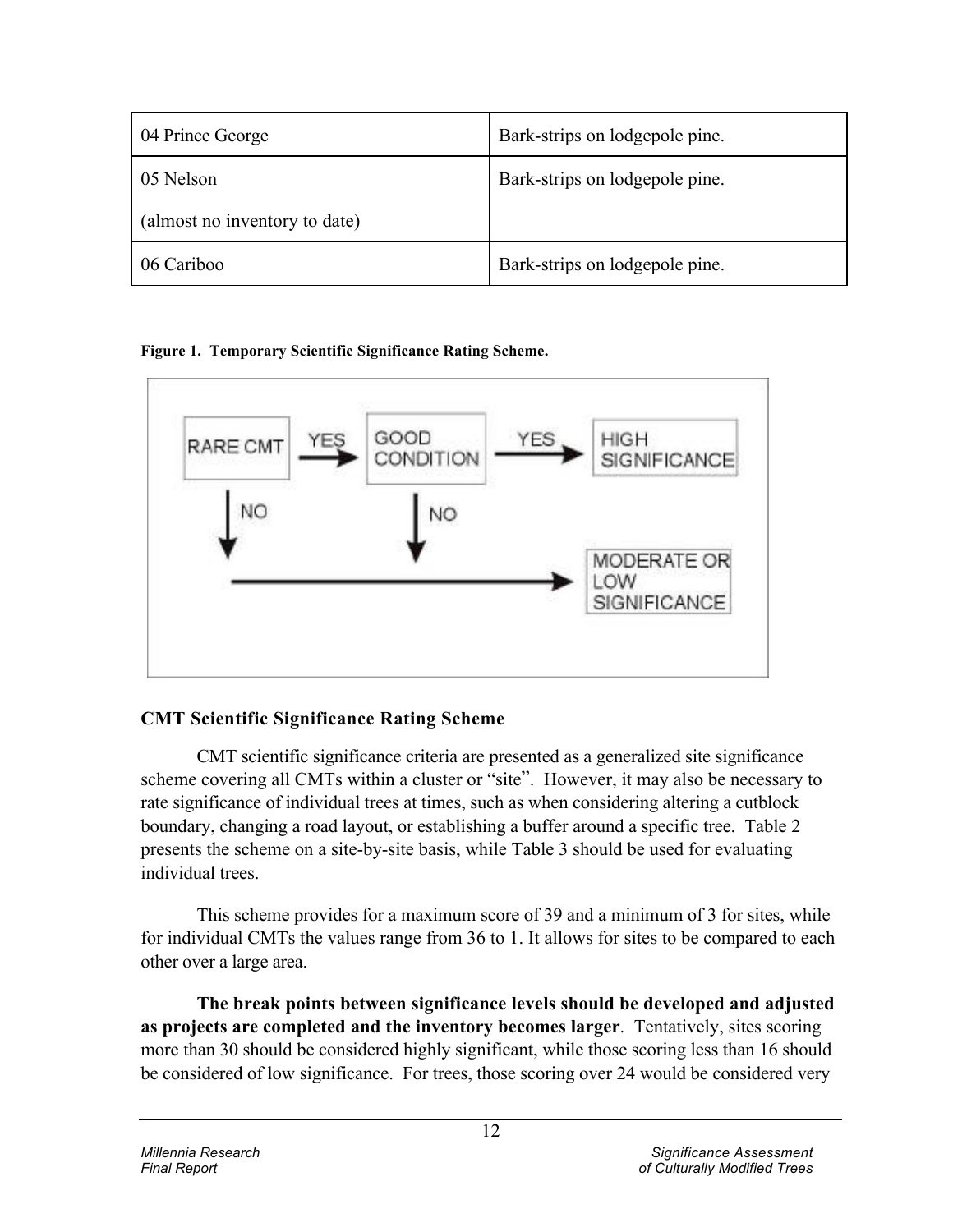significant, while less than 9 would be of low significance. It should be emphasized that the more complete the inventory of CMTs in any District, the more confidence can be placed on significance rating and management decisions.

## *Confidence in Cultural Origin*

This criterion reflects the confidence in the modification having a cultural cause. Where clear toolmarks are present, the confidence would be "definite". A definite rating can also be given in cases where a combination of criteria that individually cannot verify a cultural origin, but together make a natural origin extremely unlikely. However, there are many features, particularly older cultural bark strip scars, that cannot be distinguished from natural scars in the field without falling the tree. Other cultural scars can only be identified from the cross-section revealed on stumps or bucked logs, since the scars have completely healed over. Uncertain scars can usually be redefined as either natural or definite following analysis of the cross-section. Uncertain ratings could also apply to indigenous logged trees where toolmarks have either rotted or been covered over by nursing trees.

Uncertain confidence will sometimes be revised to certain following stem-round analysis. In this case, nearby uncertain CMTs should be re-evaluated for this variable and the management strategy for dealing with these trees may need to be re-examined in light of higher significance.

## *Number of CMTs*

This refers to the number of CMTs within a cluster that has been defined as an archaeological site.

## *Variety of Types*

This category rates significance by the number of types of CMT **features** (as defined in the *Handbook*) present within a cluster that has been defined as an archaeological site. Some sites consist of hundreds of CMTs of only a single type and species (usually barkstripped). However, a complex work station may consist of only a few trees that represent several different stages of plank removal or canoe construction where a large number of individual feature types are present. The latter site would rate 5 while the former would rate 1.

## *Condition of CMTs*

This category takes into account the condition of the tree or log and the cultural modifications present. A very old stump may have rotted away until only a sliver of trunk remains standing. The stump may be clearly cultural, yet its poor condition suggests that its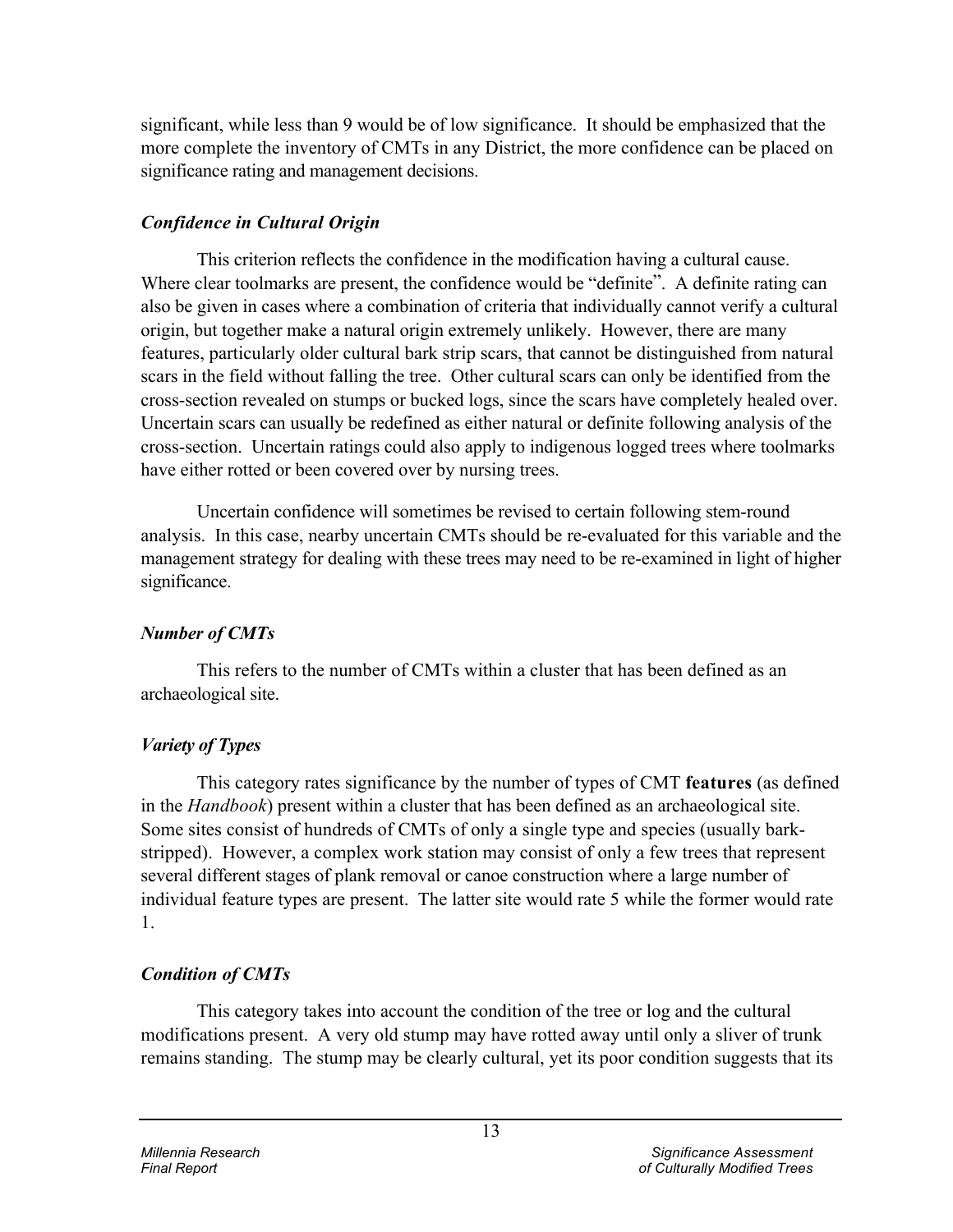significance should be reduced. This should not be confused with "Integrity and Context of Site" criterion.

| Table 2. CMT scientific significance criteria for sites.                                                                                                                                                                                                                               |                              |                |  |
|----------------------------------------------------------------------------------------------------------------------------------------------------------------------------------------------------------------------------------------------------------------------------------------|------------------------------|----------------|--|
| Criteria                                                                                                                                                                                                                                                                               | Variable                     | Score          |  |
| Confidence in Cultural Origin                                                                                                                                                                                                                                                          |                              |                |  |
| (Use for most definite feature if more than<br>one present)                                                                                                                                                                                                                            | Definite                     | 3              |  |
|                                                                                                                                                                                                                                                                                        | Uncertain                    | $\theta$       |  |
| Number of CMTs                                                                                                                                                                                                                                                                         |                              |                |  |
|                                                                                                                                                                                                                                                                                        | more than 20                 | 3              |  |
|                                                                                                                                                                                                                                                                                        | 10 to 20                     | $\overline{2}$ |  |
|                                                                                                                                                                                                                                                                                        | $1$ to $9$                   | 1              |  |
| Variety of Feature Types (e.g.,<br>barberchair stump, plank notch.<br>Count different species with same<br>morphological type as two types)                                                                                                                                            |                              |                |  |
| (use Handbook definitions)                                                                                                                                                                                                                                                             | more than 5                  | 5              |  |
|                                                                                                                                                                                                                                                                                        | $2$ to 5                     | 3              |  |
|                                                                                                                                                                                                                                                                                        | $\mathbf{1}$                 | 1              |  |
| Condition of CMTs                                                                                                                                                                                                                                                                      |                              |                |  |
| (tree health, general preservation of cultural<br>features; )                                                                                                                                                                                                                          | Excellent                    | 3              |  |
|                                                                                                                                                                                                                                                                                        | Good                         | $\overline{2}$ |  |
|                                                                                                                                                                                                                                                                                        | Poor                         | $\theta$       |  |
| Presence of Toolmarks                                                                                                                                                                                                                                                                  |                              |                |  |
|                                                                                                                                                                                                                                                                                        | Present                      | 3              |  |
|                                                                                                                                                                                                                                                                                        | Absent                       | $\theta$       |  |
| Rarity of CMT Types or Context in<br>District                                                                                                                                                                                                                                          |                              |                |  |
| (use values for Forest District inventory.<br>High values can be rated for rare CMT types<br>that are present (see Table 3), or for another<br>rare characteristic. Also see temporary<br>rating section below for guidance where<br>Forest District population values are<br>unknown) | Unique or Very Rare          | 5              |  |
|                                                                                                                                                                                                                                                                                        | Rare                         | 3              |  |
|                                                                                                                                                                                                                                                                                        | Common                       | 1              |  |
| Dateability                                                                                                                                                                                                                                                                            |                              |                |  |
|                                                                                                                                                                                                                                                                                        | more than 10 Good Candidates | 3              |  |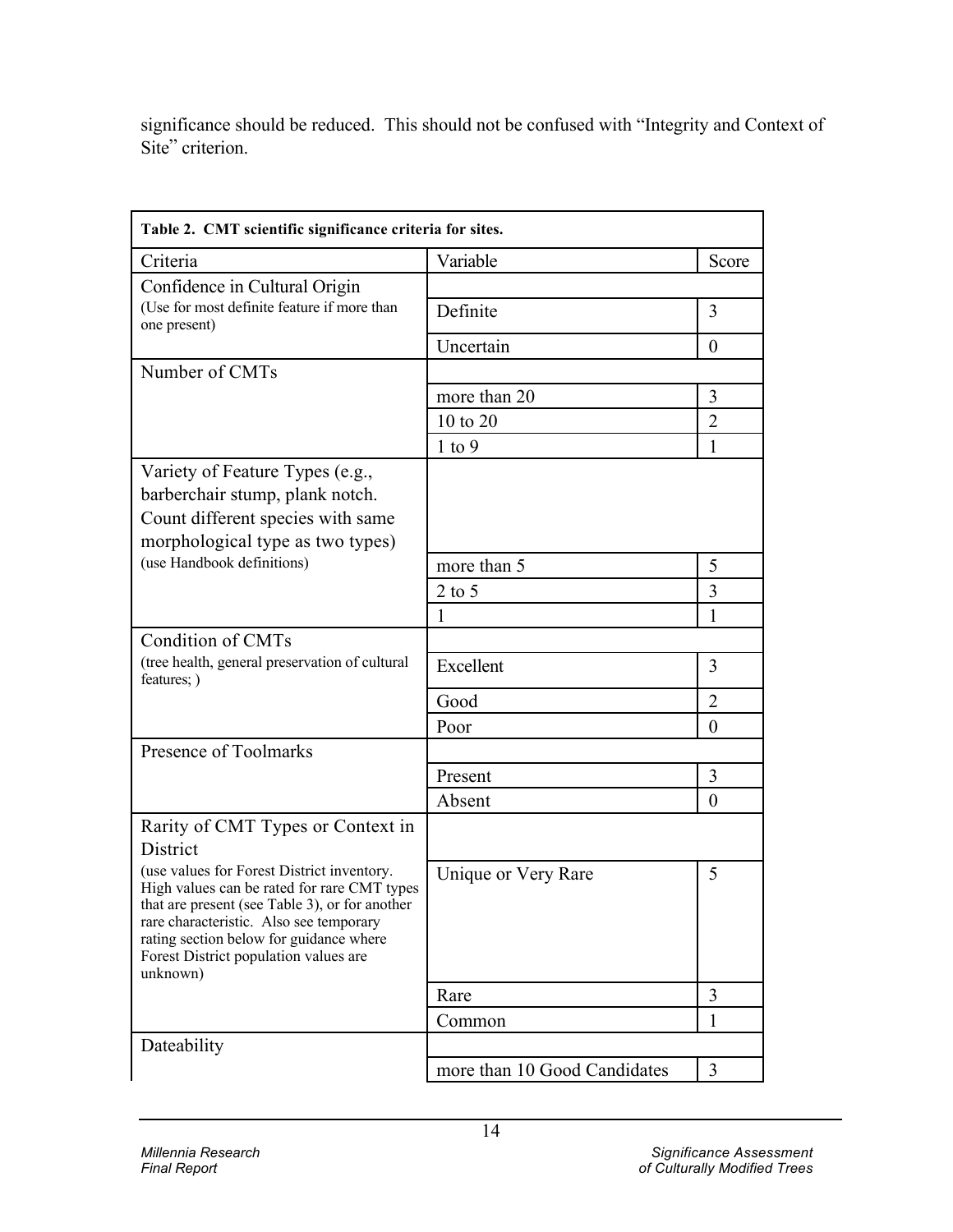| 2 to 10 Good Candidates |  |
|-------------------------|--|
| 1 Good Candidate        |  |
| Not Dateable            |  |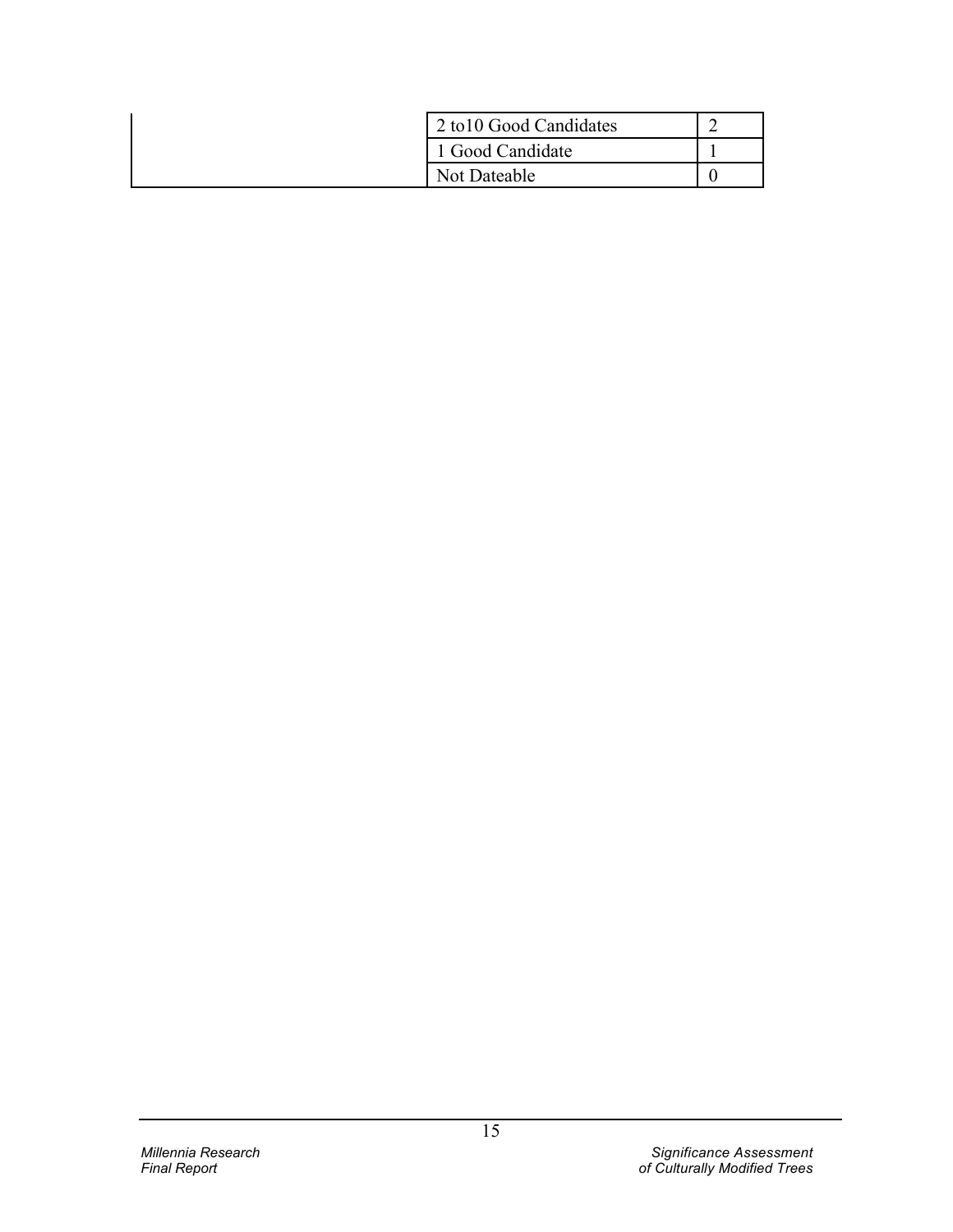| Excellent: Vicinity undeveloped    | 5                                                                                                |
|------------------------------------|--------------------------------------------------------------------------------------------------|
| and has characteristics of old     |                                                                                                  |
| forest                             |                                                                                                  |
|                                    | 3                                                                                                |
| undeveloped stands remain          |                                                                                                  |
|                                    | $\theta$                                                                                         |
|                                    |                                                                                                  |
| occur as veterans or as very small |                                                                                                  |
| stands                             |                                                                                                  |
|                                    |                                                                                                  |
|                                    |                                                                                                  |
|                                    |                                                                                                  |
| Present                            | 3                                                                                                |
| Absent                             | $\Omega$                                                                                         |
|                                    |                                                                                                  |
|                                    |                                                                                                  |
| Related                            | 3                                                                                                |
| Not related                        | $\Omega$                                                                                         |
|                                    |                                                                                                  |
| Good                               | 3                                                                                                |
| Poor                               | $\Omega$                                                                                         |
|                                    |                                                                                                  |
|                                    | 39                                                                                               |
|                                    | 3                                                                                                |
|                                    | Fair: Vicinity partly modified,<br>Poor: Vicinity heavily logged<br>commercially, old trees only |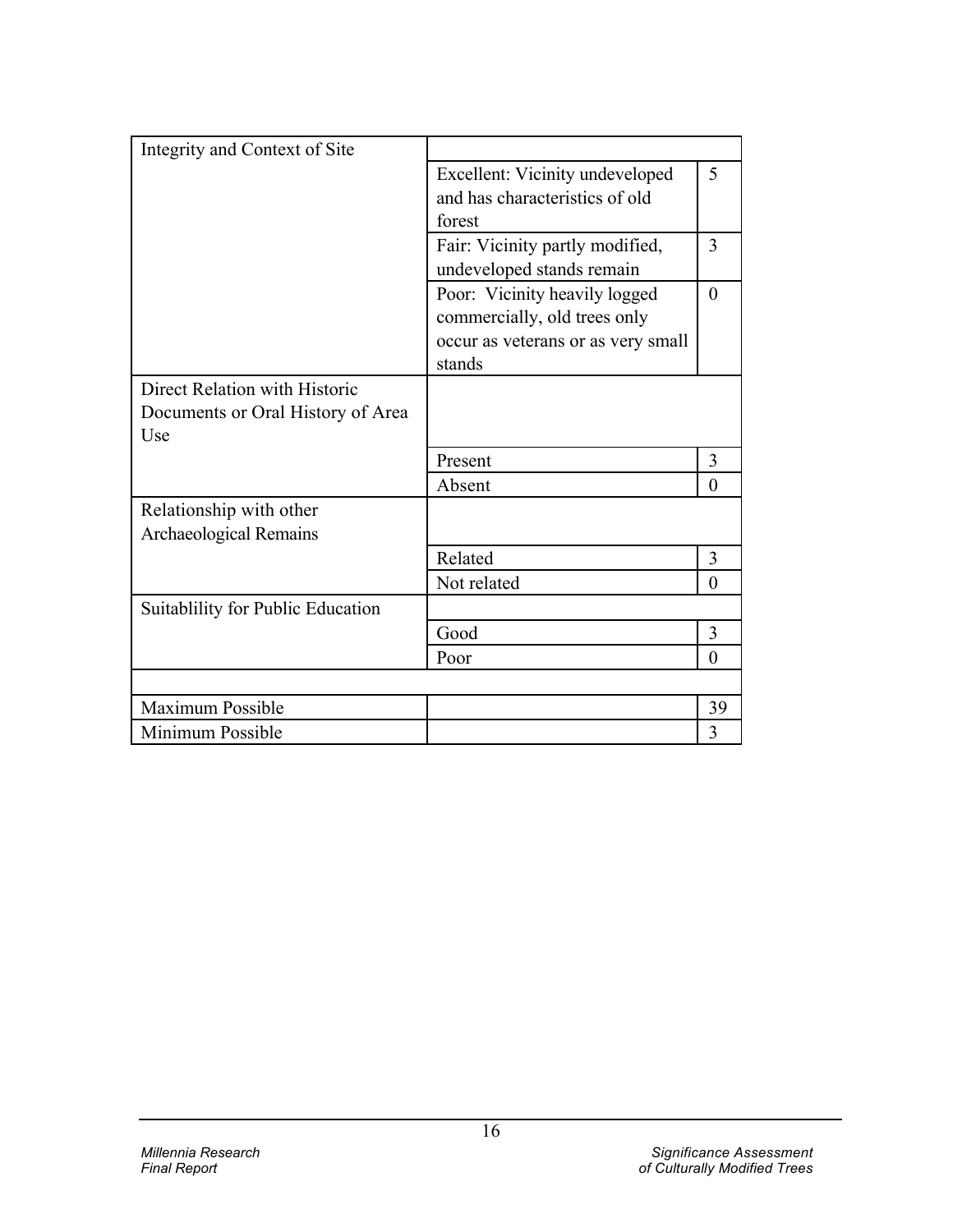| Table 3. CMT scientific significance criteria for individual trees.                                                                                                                                                                                        |                                         |                |
|------------------------------------------------------------------------------------------------------------------------------------------------------------------------------------------------------------------------------------------------------------|-----------------------------------------|----------------|
| Criteria                                                                                                                                                                                                                                                   | Variable                                | Score          |
| Confidence in Cultural Origin                                                                                                                                                                                                                              |                                         |                |
|                                                                                                                                                                                                                                                            | Definite                                | 3              |
|                                                                                                                                                                                                                                                            | Uncertain                               | $\theta$       |
| Condition of CMT                                                                                                                                                                                                                                           |                                         |                |
| (health, general preservation of cultural<br>features; )                                                                                                                                                                                                   | Excellent                               | 3              |
|                                                                                                                                                                                                                                                            | Good                                    | $\overline{2}$ |
|                                                                                                                                                                                                                                                            | Poor                                    | $\theta$       |
| Presence of Toolmarks                                                                                                                                                                                                                                      |                                         |                |
|                                                                                                                                                                                                                                                            | Present                                 | $\overline{3}$ |
|                                                                                                                                                                                                                                                            | Absent                                  | $\theta$       |
| Rarity of CMT Types in area                                                                                                                                                                                                                                |                                         |                |
| (use values for Forest District inventory.<br>This is of most use on a tree-by-tree<br>assessment when deciding which CMTs<br>should be avoided. Also see temporary<br>rating section for guidance where Forest<br>District population values are unknown) | Unique or Very Rare: less than<br>$1\%$ | 10             |
|                                                                                                                                                                                                                                                            | Rare: 1% to 5%                          | 5              |
|                                                                                                                                                                                                                                                            | Somewhat Rare: 5% to 10%                | $\overline{3}$ |
|                                                                                                                                                                                                                                                            | Common                                  | 1              |
| <b>Rarity of Context</b>                                                                                                                                                                                                                                   |                                         |                |
| (e.g., only known aboriginal logging)<br>site more than a kilometre from<br>coast)                                                                                                                                                                         | Rare                                    | 3              |
|                                                                                                                                                                                                                                                            | Common                                  | $\theta$       |
| Dateability                                                                                                                                                                                                                                                |                                         |                |
|                                                                                                                                                                                                                                                            | <b>Exact Date Probable</b>              | 3              |
|                                                                                                                                                                                                                                                            | "Prior to" Date Probable                | $\overline{2}$ |
|                                                                                                                                                                                                                                                            | <b>Cross-Date Possible</b>              | $\mathbf{1}$   |
|                                                                                                                                                                                                                                                            | Not Dateable                            | $\overline{0}$ |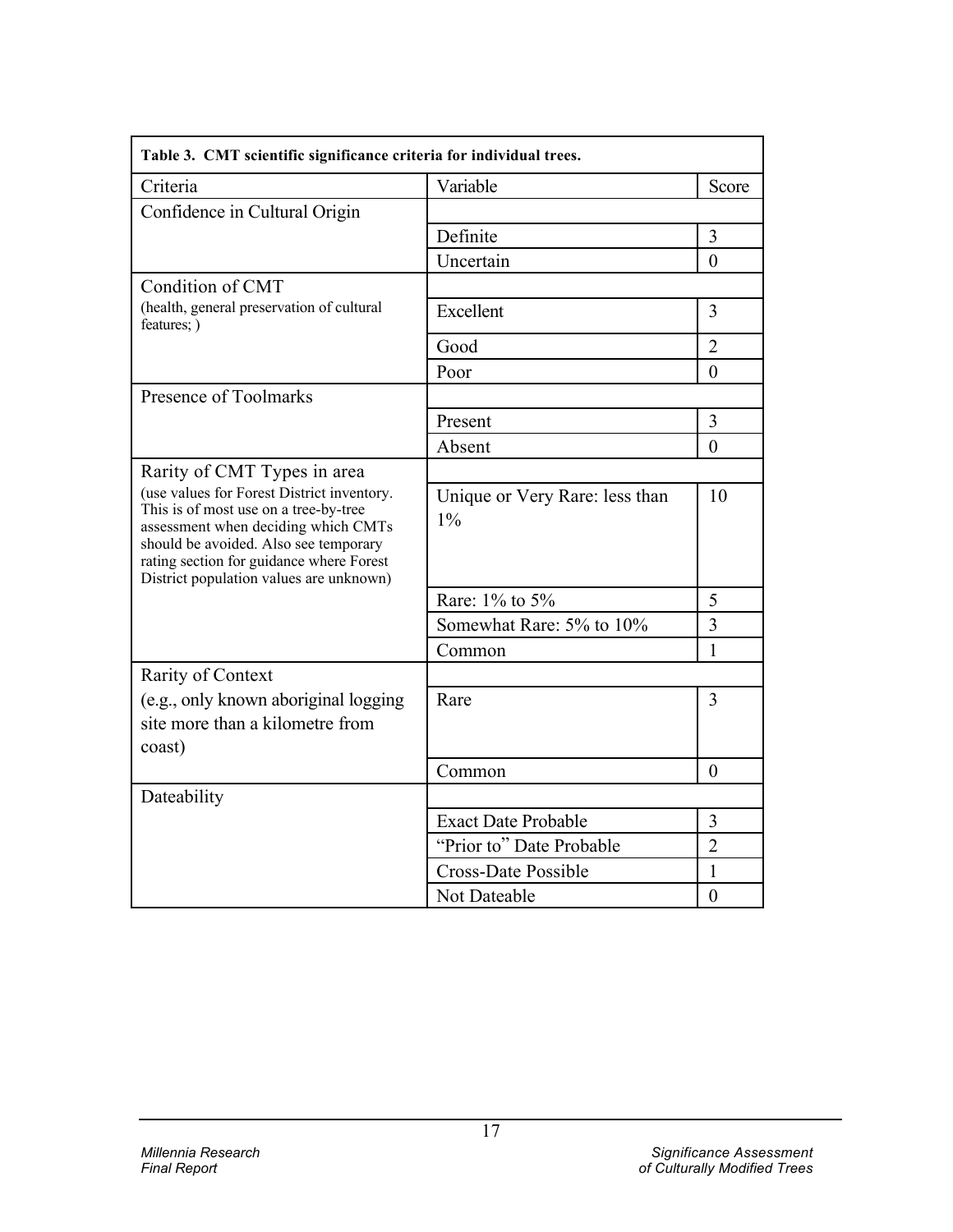| Integrity and Context of Site     |                                    |          |
|-----------------------------------|------------------------------------|----------|
|                                   | Excellent: Vicinity undeveloped    | 5        |
|                                   | and has characteristics of old     |          |
|                                   | forest                             |          |
|                                   | Fair: Vicinity partly modified,    | 3        |
|                                   | undeveloped stands remain          |          |
|                                   | Poor: Vicinity heavily logged      | $\theta$ |
|                                   | commercially, old trees only       |          |
|                                   | occur as veterans or as very small |          |
|                                   | stands                             |          |
| Direct Relation with Historic     |                                    |          |
| Documents or Oral History of Area |                                    |          |
| Use                               |                                    |          |
|                                   | Present                            | 3        |
|                                   | Absent                             | $\Omega$ |
| Suitablility for Public Education |                                    |          |
|                                   | Good                               | 3        |
|                                   | Poor                               | 0        |
|                                   |                                    |          |
| <b>Maximum Possible</b>           |                                    | 36       |
| Minimum Possible                  |                                    |          |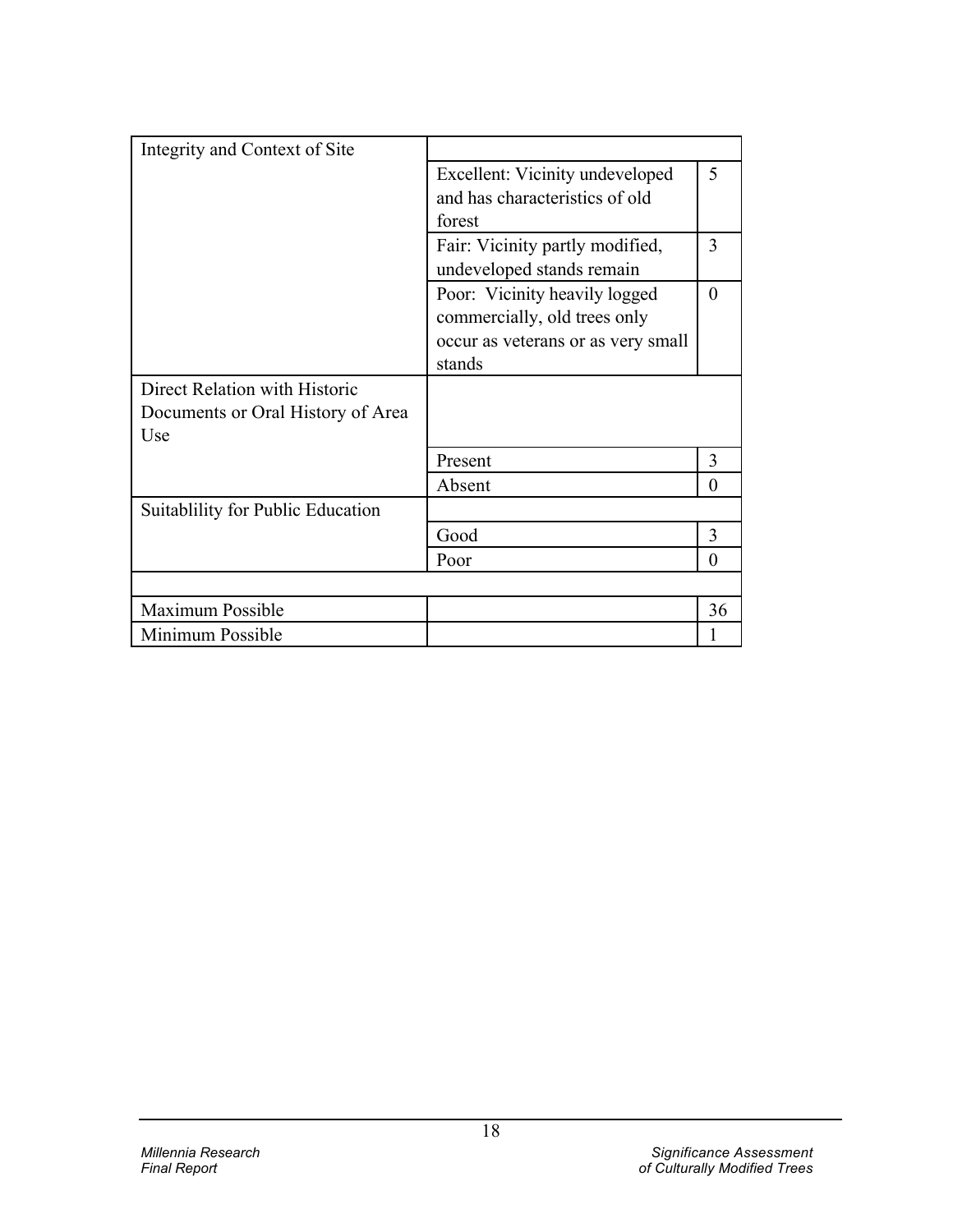### *Presence of Toolmarks*

Toolmarks not only allow for CMTs to be identified as definitely cultural, but also provide valuable data for studies of traditional woodworking technology, etc. The date of introduction of metal tools and the rate of acculturation as reflected in the adoption of non-Native woodworking and falling techniques are two research questions that can be addressed through toolmarks. Toolmarks are often difficult to find and may be completely covered over by nursing trees or healing tissue.

## *Rarity of CMTs in Area*

If some of the CMT types present are rare, or if the site itself is rare (such as CMTs found in an unexpected location), then this increases the significance of the site. For sites, the scale is judgemental. For individual trees, the numerical relative rarity of CMT Types (see *CMT Handbook*) in a Forest District is measured, and the value is strongly weighted. This measurement requires inventory data to be stored in a form where this information is accessible. It also requires that the harvesting of CMTs be recorded, so the **surviving** inventory is known. For some areas, summaries of the existing CMT database are available. Initially, as a Forest District inventory is built, some CMT types may appear to be more rare than they are in fact. Such CMTs should be assumed to be rare in lieu of more information. The Temporary Scheme (Figure 1) should be used at this stage (see below). The confidence in this rating increases with the size of the inventory.

Operationally, this rating will have a strong effect on management of individual CMTs. It is anticipated that very rare types will normally be avoided through cutblock redesign or buffering, unless poor condition and other factors combine to reduce the overall significance of such a CMT.

## *Dateability*

This criteria assesses the potential for datable samples to be collected from the trees, whether or not such samples have been collected at the time of assessment. Dating samples are normally stem round, "wedge", or increment bore samples (see *CMT Handbook*). Some CMTs may not be dateable, such as an isolated and poorly preserved stump with no nursing trees. "Cross dating" is a complex procedure that uses the pattern of ring widths or densities to compare a dead wood sample to a "master chronology". These master chronologies are being constructed for many parts of the BC coast as part of climate change studies, and redcedar, once thought to be undatable by this technique, can often yield successful samples. CMTs where the exact date of cultural modification is likely to be directly obtained should be rated higher than trees where only an "earlier than" date from a nursing tree or an expensive cross-date can be obtained.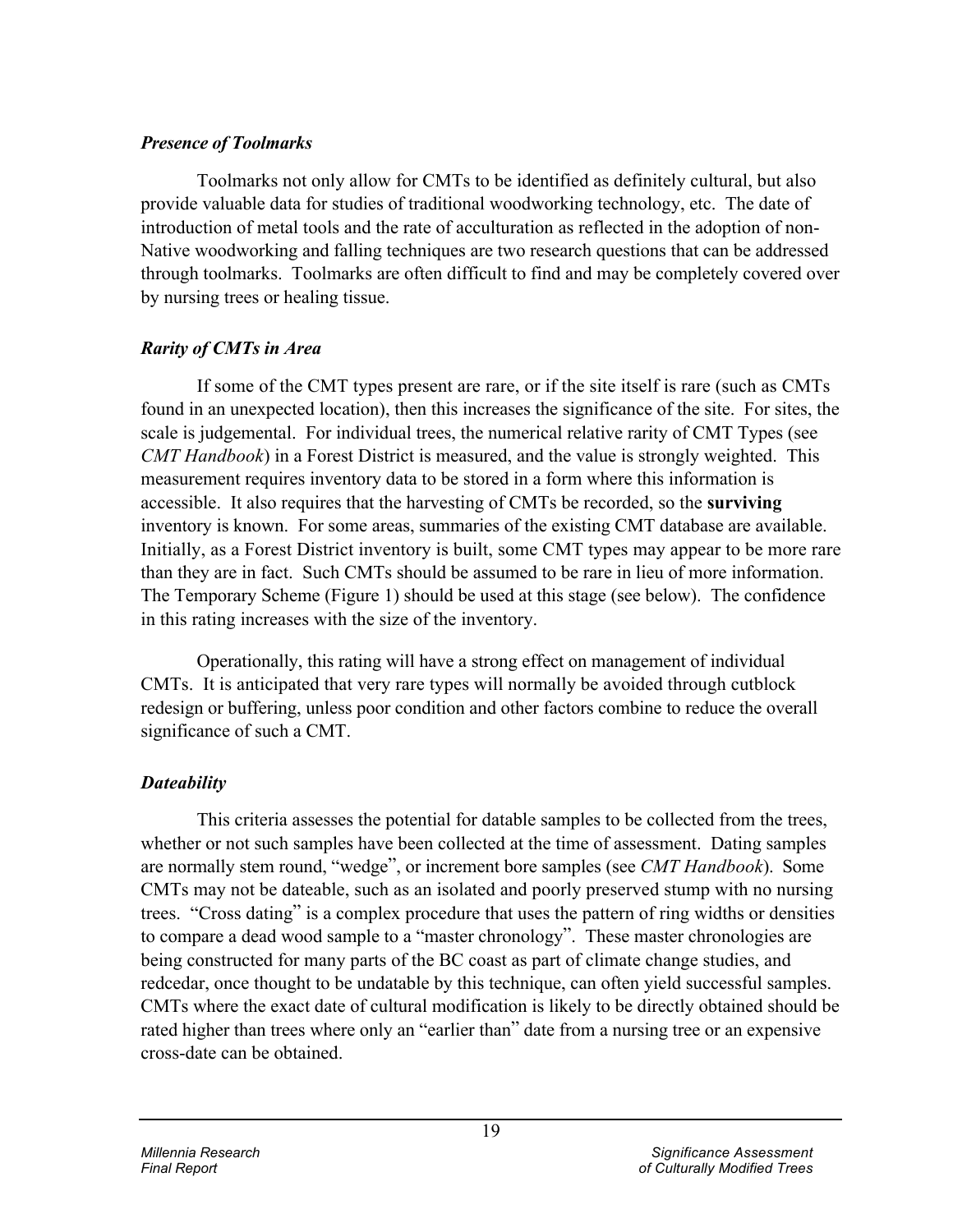### *Integrity and Context of Site*

Many research questions, such as the effect of very long term selective harvesting on the forest ecology, can only be answered if the site itself is intact and the surrounding area has had minimal commercial alteration. The integrity and context of the site also affects the suitability of the site for public interpretation and for inclusion in other reserves, such as wildlife corridors or winter range.

### *Direct Relation with Historical Documents or Oral History of Area Use*

This criteria is scored for those sites where the CMTs have a direct relationship to historical documents or oral history relating to aboriginal use of the area. The CMTs may assist in understanding or verifying the history, or the historical information may assist in interpreting the data from the CMTs. If the site scores high here, it will also score high in the parallel variable for rating cultural significance.

## *Relationship with other Archaeological Remains*

This parameter is scored when the CMTs are associated with other archaeological remains, such as a shell midden, lithic scatter, or trail.

## *Suitability for Public Education*

The significance of sites or trees that are suitable for public education, such as those with easy access and with well-preserved, inherently interesting features, is considered in this variable. When rating the significance of individual trees, the suitability and potential of removing (in conjunction with falling) a section of the tree for use in a museum or interpretative centre should be considered.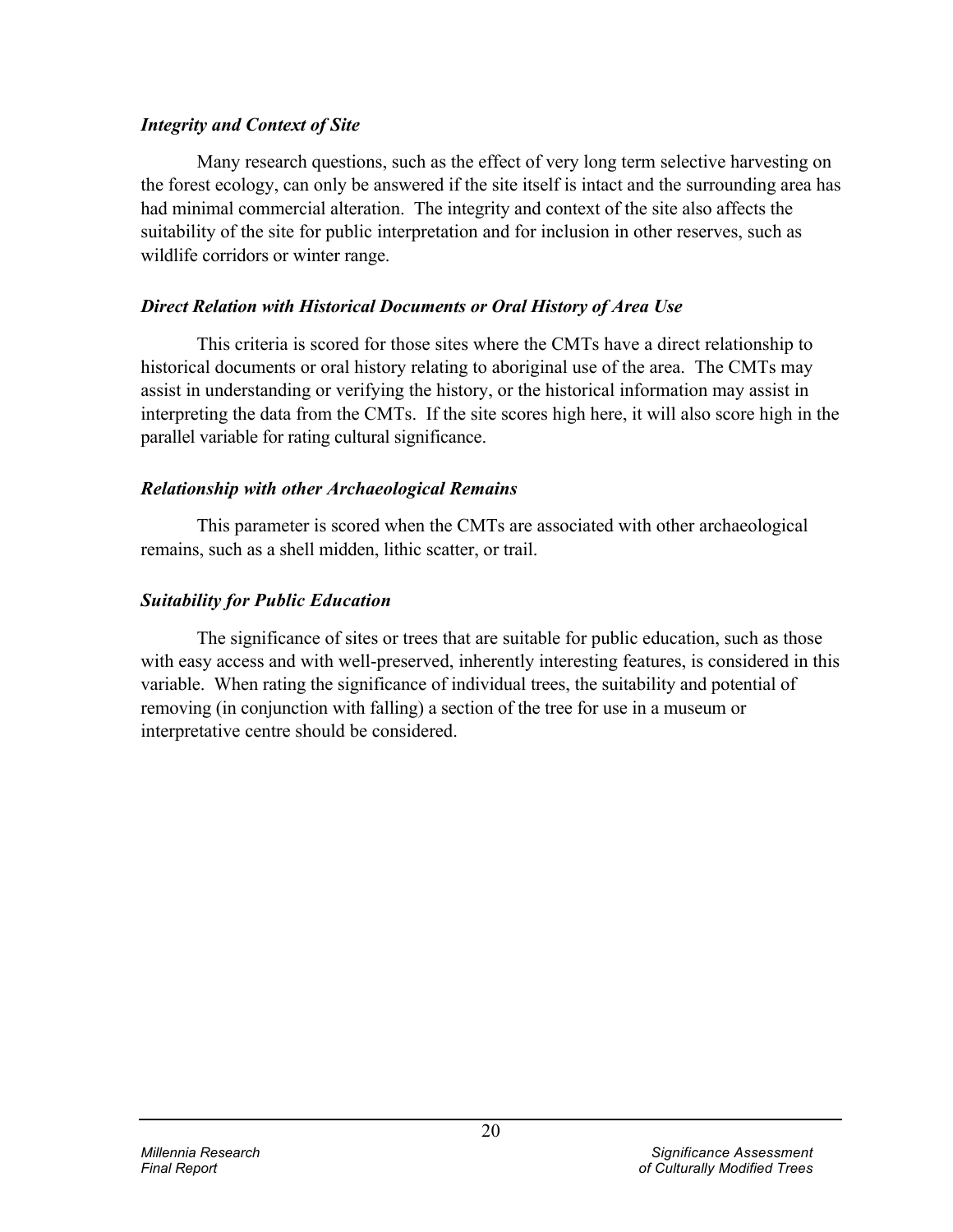# *Cultural Significance*

Cultural significance is the value placed on the CMT by the indigenous community. The First Nation may place scientific values on CMTs, but may also state spiritual and other complex values. Other values may derive from Aboriginal Rights. In this case, the CMTs may not necessarily be seen as significant in and of themselves, but the activities which produce them may be protected as an Aboriginal Right. Cultural significance as distinct from archaeological significance must be considered by the District Manager in his or her role of determining which management strategies are best suited to balancing the needs of all forest users. Consultation should follow the Ministry of Forests Protection of Aboriginal Rights Policy.

Opinion has been solicited from several First Nations during AOA and AIA work to acquire statements of significance regarding CMTs from the affected communities. In addition, some policies and research directives issued by First Nation representatives are appended to this report. It should be cautioned that these may not be static positions, and that change and evolution of such documents is expected.

The author has perceived several common themes in what most First Nation representatives have stated regarding CMT significance in correspondence and discussions. One is reluctance to rate or rank significance of individual trees for management purposes. Although this is often partly due to unfamiliarity with the specific trees under discussion, I believe there is a more profound aversion to the process of ranking in order to determine which features might be expendable. Many Native people feel that all features that represent their ancestor's physical presence are sacrosanct. There is also great reluctance to remove what many believe to be potentially legal evidence in land use cases or land claims negotiation. In addition, some Native people believe that trees, in particular western red cedar and Douglas-fir trees, have spirits of their own, made more powerful by being associated with ancestor's use.

A second reason to avoid ranking CMTs comes from a holistic ecological view, where all things and people using them are seen to be interrelated. Ecology is seen to be the intersection of known and even unknown variables that are presumed to exist. One of the dangers of conducting archaeological impact assessments is that small parcels of land are examined in isolation, and that the interrelationships of archaeological sites to each other and to the land are often ignored in this type of work. A request to rate significance of individual CMTs is often seen as missing the "big picture."

Another strong theme in the First Nation comments is an understanding of the potential scientific significance of CMTs, especially as related to issues of concern to their community. They are generally supportive of recording and saving as much data as possible from trees that are cut down. It is more common that the greatest effort is primarily directed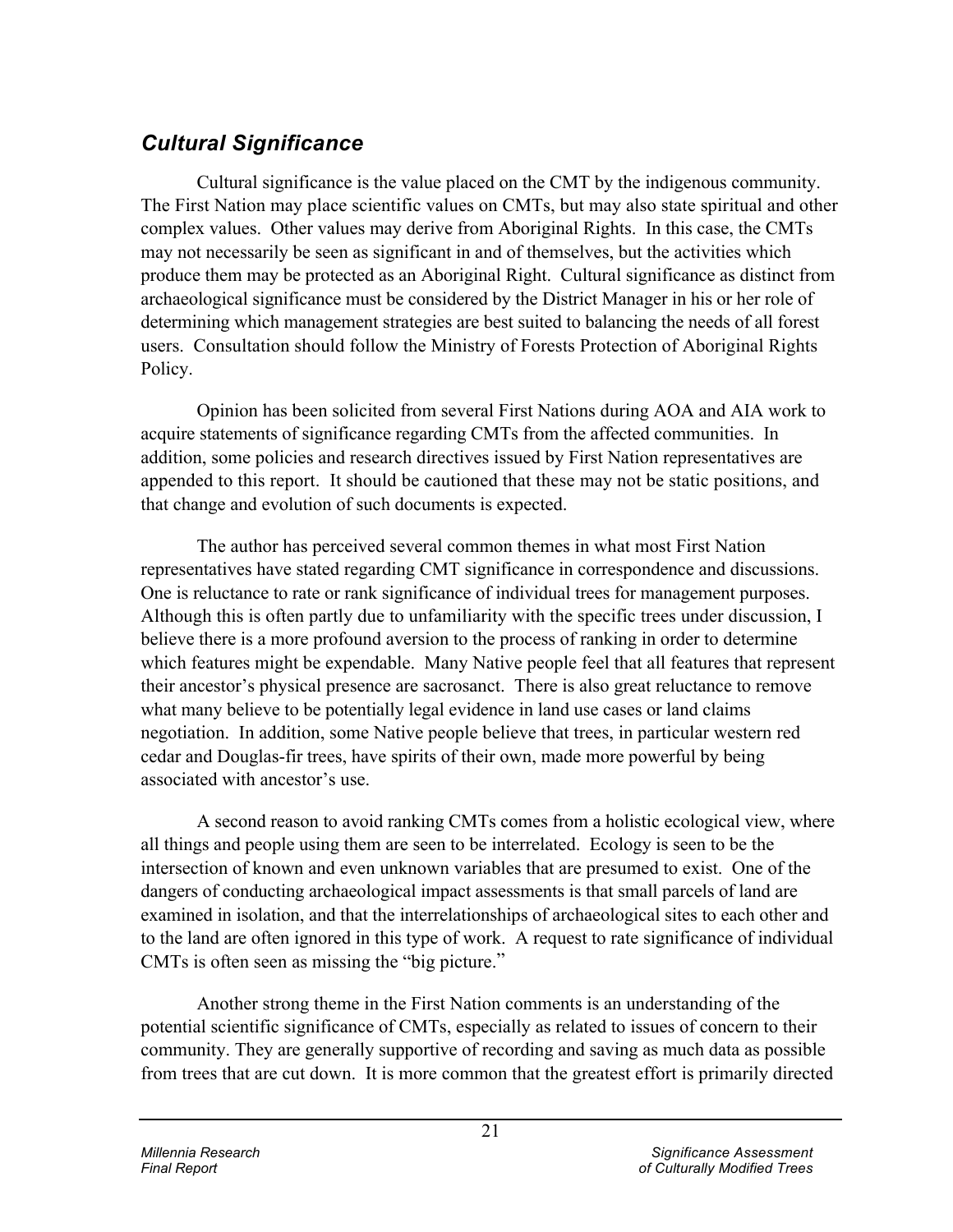to preventing the destruction of trees. Where they are cut down or even cored without consultation, tensions increase and there is a serious loss of working relations.

Despite the general aversion to cutting down CMTs, many First Nations representatives have been flexible when dealing with specific trees. Trees that pose a danger to workers, such as a standing CMT isolated in an area of cable yarding, are often approved for falling if avoidance is shown to be unreasonable, with the admonition that all scientific data be recovered from the tree. Again, the District Managers should follow the Ministry of Forests Protection of Aboriginal Rights Policy and, if there is not an existing working relationship, try to develop one with the help of the list of questions presented below to assess cultural significance

In Washington State, First Nation representatives that were asked for comment regarding the Gifford Pinchot National Forest Peeled Cedar Management Plan in the mid-1980s. While at that time they had no comment regarding the CMTs themselves, they were concerned that suitable trees for future traditional uses were preserved and made available to Natives (Rick McLure 1996, personal communication). On the Makah Reservation, at the south entrance to the Juan de Fuca Strait, a study of CMTs was conducted on behalf of the tribe (Wessen 1995). Wessen states (1996, personal communication) that there are a range of opinions in the Makah community regarding the significance of CMTs and the appropriateness of commercial logging, but that the community had not discussed the issues in any depth, nor come to any consensus as yet.

Concerns over the scarcity of large cedar trees for carving canoes, poles, and ceremonial house beams has been expressed by a number of carvers (e.g., Carl Edgar Sr. [Ditidaht] 1995, personal communication; Kitsumkalum Band **in** Eldridge and Mackie 1992:117). In the past, Native people adopted stratagems in order to continue traditional practices that are probably aboriginal rights, but which conflicted with commercial forestry. For instance, First Nations stripped cambium trees on the sides hidden from roads to avoid censure by Ministry of Forests personnel (G. MacDonald 1982, personal communication to A. Eldridge; Turner *et al.* 1990:102). Concerns over continuing traditional use of trees is often linked to the presence of CMTs, with the CMTs regarded as proof of Aboriginal Rights by many members of indigenous communities.

Questions that can be used to evaluate cultural significance of CMTs are listed below:

- Do the CMTs have association with ongoing traditional harvesting in area? For instance, do CMTs continue to be created during the harvest of bark for ceremonial equipment, or for traditional-style roofing for a nearby fish smokehouse?
- Does this particular site have cultural significance, or is it the cultural activities carried out at the site that are significant?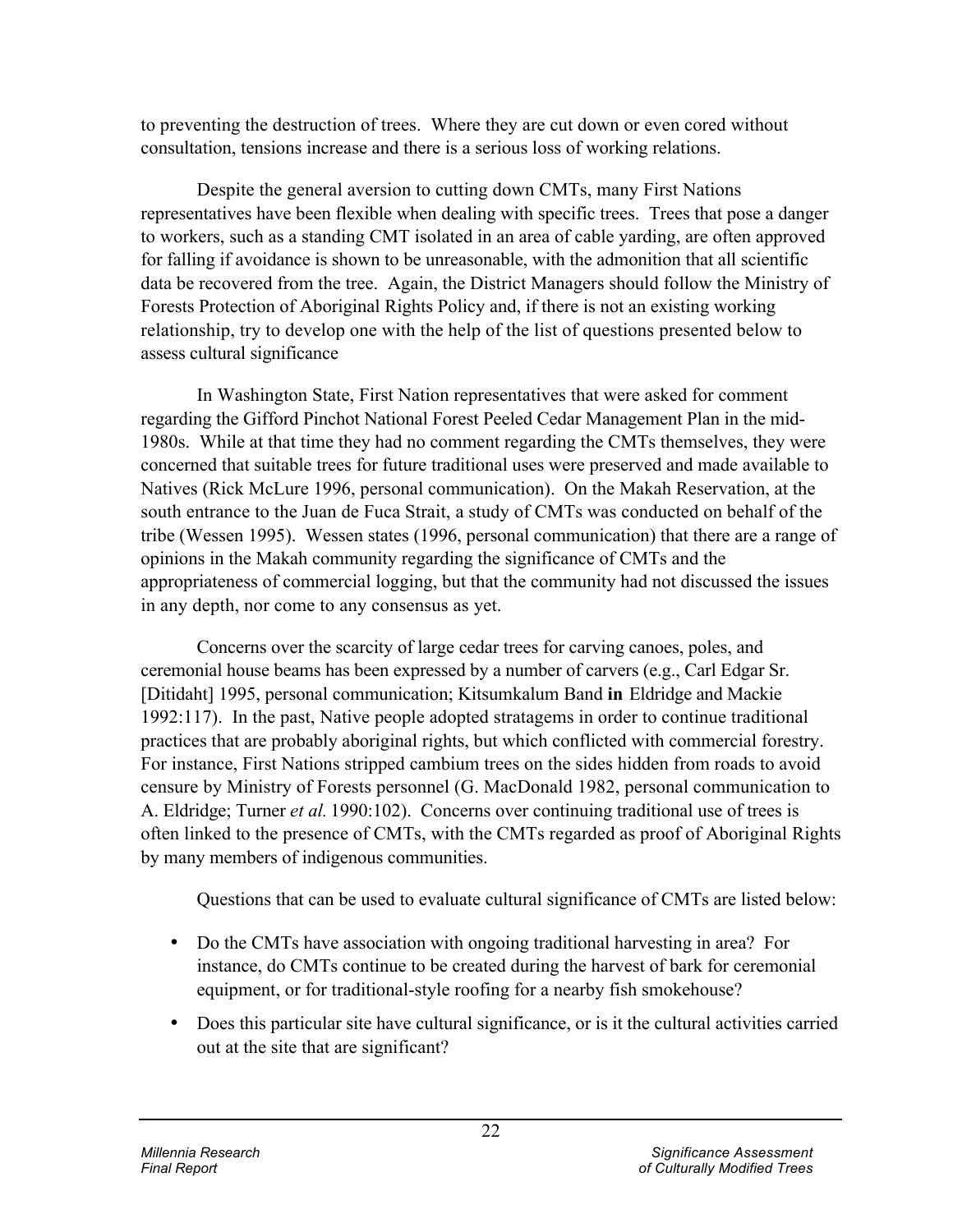- Are alternate sites available that would offer the same values necessary to carry on the traditional activities, or is this the only remaining stand of suitable trees in the vicinity?
- Do the CMTs have association with oral traditions about use of area? If ongoing harvesting has not been practiced for a time, are their stories about elder's or ancestor's use of the area? If so, then an argument for aboriginal rights may be weakened, but there is still a strong indication of cultural significance.
- Are the CMTs considered evidence useful for treaty negotiation? If so, will conducting an AIA to locate, map, and possibly date the CMTs be adequate to preserve evidence?
- Are the CMTs useful for educational purposes? Are they currently being used for such purposes? Do schools visit the site to learn about indigenous forestry? Is the site within easy reach of the community, and are there other sites with equivalent CMTs more easily available? In the case of canoe trees, have contemporary carvers expressed an interest in visiting the site to examine traditional methods?
- Do the CMTs represent an economic potential for guided tours? Are there ecotourism operators in the community who currently use, or plan to use the site?
- Do the CMTs have spiritual values, such as *in situ* testimony to ancestor's presence, or spiritual values attributed to canoe tree itself?

Pursuit of these, and similar questions, can lead to a dialogue in which the relative cultural significance of the CMTs become known to the District Manager. A table of significance values, such as provided for the rating of scientific significance, is not given, since the evaluation is expected to be made during a dialogue and may evolve into a wider or more complex assessment than provided above. Many of the questions will also enable an assessment of Aboriginal Rights represented in the area. If a Traditional Use Study has been prepared, the data collected may answer many or all of the questions. Direct access to this information may be limited by data sharing agreements between the Province and First Nation, but it would be expected that First Nation representatives could access the information themselves then make an interpretation to the District Manager.

If a First Nation completely refuses to discuss the matter in consultation with the District Manager, then people familiar with the local economy and community can answer many of the questions. Others questions, such as the presence and nature of any spiritual values attributed to CMTs, and a record of traditional use of the area, might be answered by an ethnographic study or Cultural Resource Overview of local published ethnographies and an examination of archival sources such as ethnographer's field notes. A qualified researcher should conduct any such study.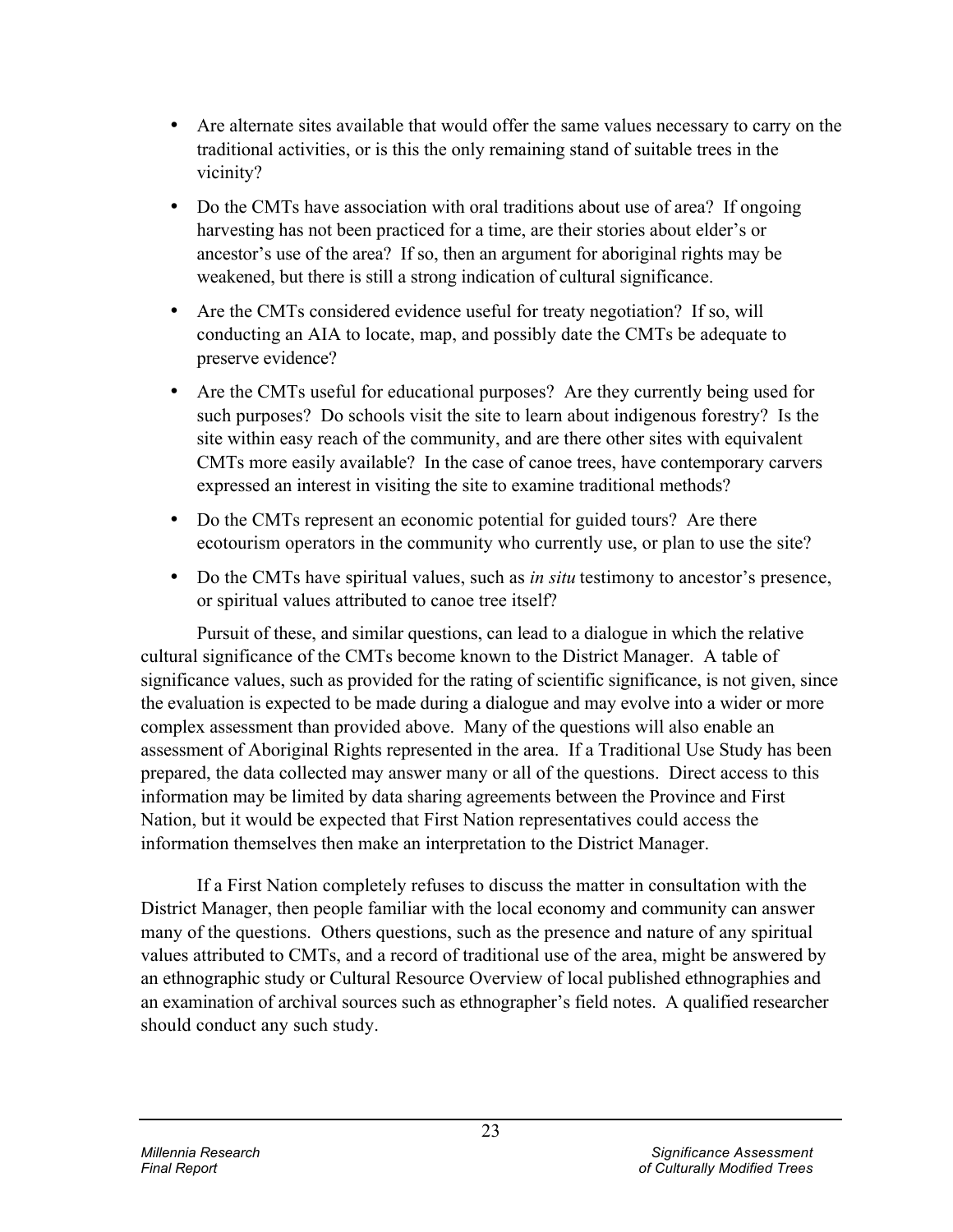# **MANAGEMENT GUIDELINES**

Management guidelines are tied to significance evaluation, both from scientific and cultural viewpoints. If CMTs have been identified within a given development area, there are several possible operations management options, depending on significance ratings and other factors:

- 1. Mitigate negative impacts through inventory of features prior to harvest, followed by collection of dating samples during or shortly after harvesting. Post-impact assessments could also mitigate impacts;
- 2. Avoid negative impacts by preserving most CMTs with boundary alterations or selective logging. This could be linked with a scheme to preserve a set percentage of CMTs;
- 3. Avoid negative impacts by delaying harvesting plans; or,
- 4. Avoid negative impacts by cancelling harvesting plans.

The order does not denote preference. The first and possibly the second option require the licensee to obtain a Site Alteration Permit under Section 12 of the *Heritage Conservation Act*. A Site Alteration Permit allows for disturbance to archaeological remains, whether they be shell middens or CMTs, without contravening the *Act*. Even under Alteration permits, mitigating actions such as the collection of dating samples are normally required.

The first option, unless combined with options two or three, preserves no CMTs for future study and public benefit. Moreover, it is often contrary to the expressed wishes of First Nations, and may not address cultural significance. It may be appropriate if all the CMTs under consideration are rated as "uncertain" under the significance rating guidelines and moreover if they are all "possible" bark-stripped CMTs (which are most likely naturally caused). In this case, the assumption should be, for the purpose of selecting management options, that they are natural features, although they still have protection under the *Heritage Conservation Act* until such time as stem round analysis shows they are definitely natural features. A Section 5 permit would be necessary in order to harvest them. Sites comprised of such features will almost certainly rate as having rather low scientific significance, and should be harvested according to the first or second option with subsequent analysis to determine if they are cultural or natural features. If some are analysed as definitely cultural, then nearby trees should be re-evaluated with a higher score for the "Confidence in Cultural Origin" variable and possibly also other variables. This may affect subsequent development plans.

If the individual CMTs or the CMTs as a whole are rated as having moderate or high scientific or cultural significance (and, almost by default, already be "definite" features), then options two or three may be most appropriate.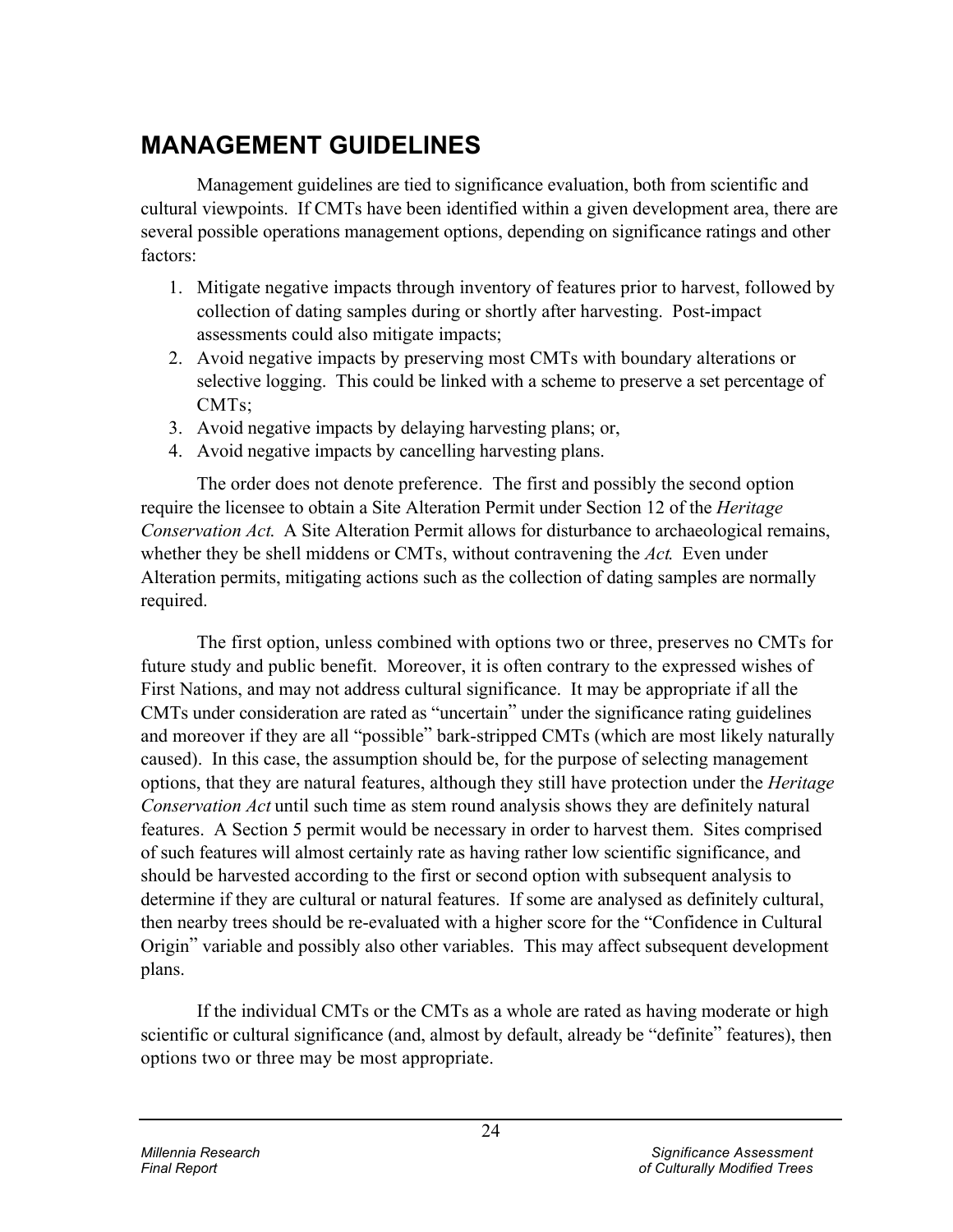The first option can potentially best mitigate loss of scientific significance. Harvesting of the trees following a thorough inventory can allow for dating samples to be collected, which will in turn allow for assessment of cultural or natural origin of any uncertain scars. This aspect could be considered a positive impact, considering that the data would eventually be lost to decay or fire in their natural state.

When dating samples are collected as a mitigative action, stem round samples should be collected from all CMTs harvested in a cutblock (if less than 20), or a sample of 20 to 50 if there are more than 20 harvested CMTs. Fifty samples should be adequate to assess trends of aboriginal use through time if very large numbers of CMTs are present. If the cutblock is adjacent to one with a large sample of dates, the numbers of dated trees can be reduced without endangering significant data loss. Collection and analytical techniques of CMT dating are discussed in the *CMT Handbook.*

Mitigation under option one could also include subsurface excavation of intensive work stations to find additional remains of features and artifacts hidden from view. Postimpact assessments consisting of an examination of stumps for hidden (internal) scars or scars missed during the inventory, and of ground exposures created by logging, may also be considered mitigative. Artificial exposures from logging and logging roads are probably necessary to find the presently rare upland sites which are undoubtedly present through much of the province.

The second option preserves many CMTs for the future while allowing for a sample of dates from unavoidable trees. Small clusters of CMTs bordering cutblocks can usually be avoided by simply adjusting the boundary. In many areas, an inventory of CMTs will identify large areas where there are few if any CMTs or other archaeological remains, where harvesting could continue with no further archaeological concern. Many impact assessments allow time for only the block itself to be surveyed. Occasionally, a buffer survey will also be asked for by a client, to allow for boundary modifications while retaining overall timber volumes within a given block or group of blocks. Where CMTs are particularly abundant, however, it may be cost effective to survey much larger areas, allowing harvest planning to be concentrated in those areas with few or no CMTs and providing a large inventory on which to rate significance and base management decisions.

Avoidance of particularly significant CMTs by modifying a border or leaving a tree within a cutblock may also require a buffer around the tree for a sense of context and windfirmness. Techniques to make a remaining tree windfirm after logging are relatively new and developing; the latest methods deemed suitable for the situation should be used. An archaeologist and a qualified member of the relevant First Nation should be actively involved in the planning of mitigative buffers to ensure that the buffers will protect heritage values.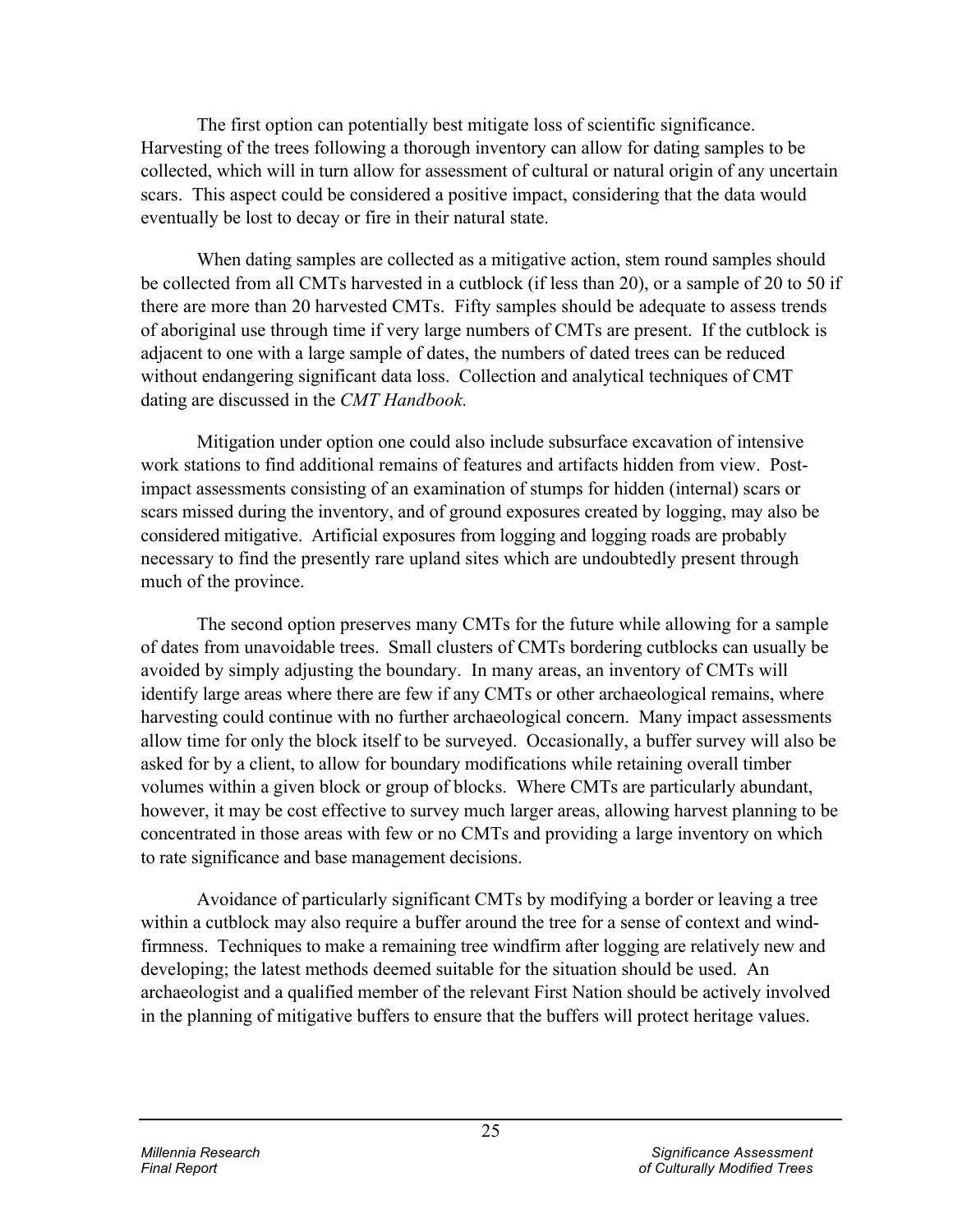Avoidance of CMTs in areas where selective logging is the norm should be straightforward.

The third and fourth options, to delay or cancel operations, may be appropriate for particularly significant CMT stands. In general, it is not the intent of the Province to halt development and harvesting of forest lands through protection under the *Heritage Conservation Act*, but rather to address heritage issues and manage impacts. The *B.C. Archaeological Impact Assessment Guidelines* states (Section 2.2, page 6):

The role of the Branch is not to prohibit or impede land use and development, but rather to assist the Provincial Government in making decision which will ensure optimal land use. When the benefits of a project are sufficient to outweigh the benefits of archaeological preservation, the Branch's primary concern is to work with the proponent in determining how the project may be implemented with minimal loss to archaeological resource values. If appropriate impact management practices are adopted, it is usually possible to minimize the loss of archaeological resource values in a cost-effective manner. Where the loss of significant archaeological values cannot be adequately mitigated, the role of the Branch is to ensure that appropriate compensatory measures are implemented [British Columbia 1995.]

Understanding traditional aboriginal forest management and forest ecology requires CMTs to be studied in context with their surroundings. Isolated patches of trees (which might result from option 2) may not be sufficient to further our understanding. Additionally, small patches of forest coverage may have low survival rates; while the CMT may survive the initial impact, there may be secondary impacts, such as an altered ecosystem, a change in wind patterns that results in blowdown, ease of access leading to vandalism, etc. Sufficient CMTs should remain in a region to ensure that representative stands are left intact in parks, special management zones, and the like. This may be difficult to determine without some regional inventory or probabilistic sample survey taking place, and Option 3, (deferred harvesting), may be appropriate where the inventory of nearby protected areas is poor.

# **RECORDING STANDARDS**

The Archaeology Branch currently is considering the adoption of two levels of recording, derived from existing policies and the *CMT Handbook*.

The Level 1 form is designed for reconnaissance surveys, which could be undertaken by MoF, Industry, First Nation, or archaeological personnel, but is especially useful for Timber Cruisers to use during forest inventory. This level of survey records a bare-minimum of site information (CMT presence, location, and types, with some descriptive account of density) and is intended to provide basic inventory on a broad scale.

Level 2 forms are standard B.C. Archaeological Site Inventory Forms, but a new individual CMT Feature Recording Form has been developed to accompany Level 2 and, where possible, Level 1 forms. The feature forms are suitable for intensive detailed recording, usually at the Impact Assessment stage. These procedures would include a numbering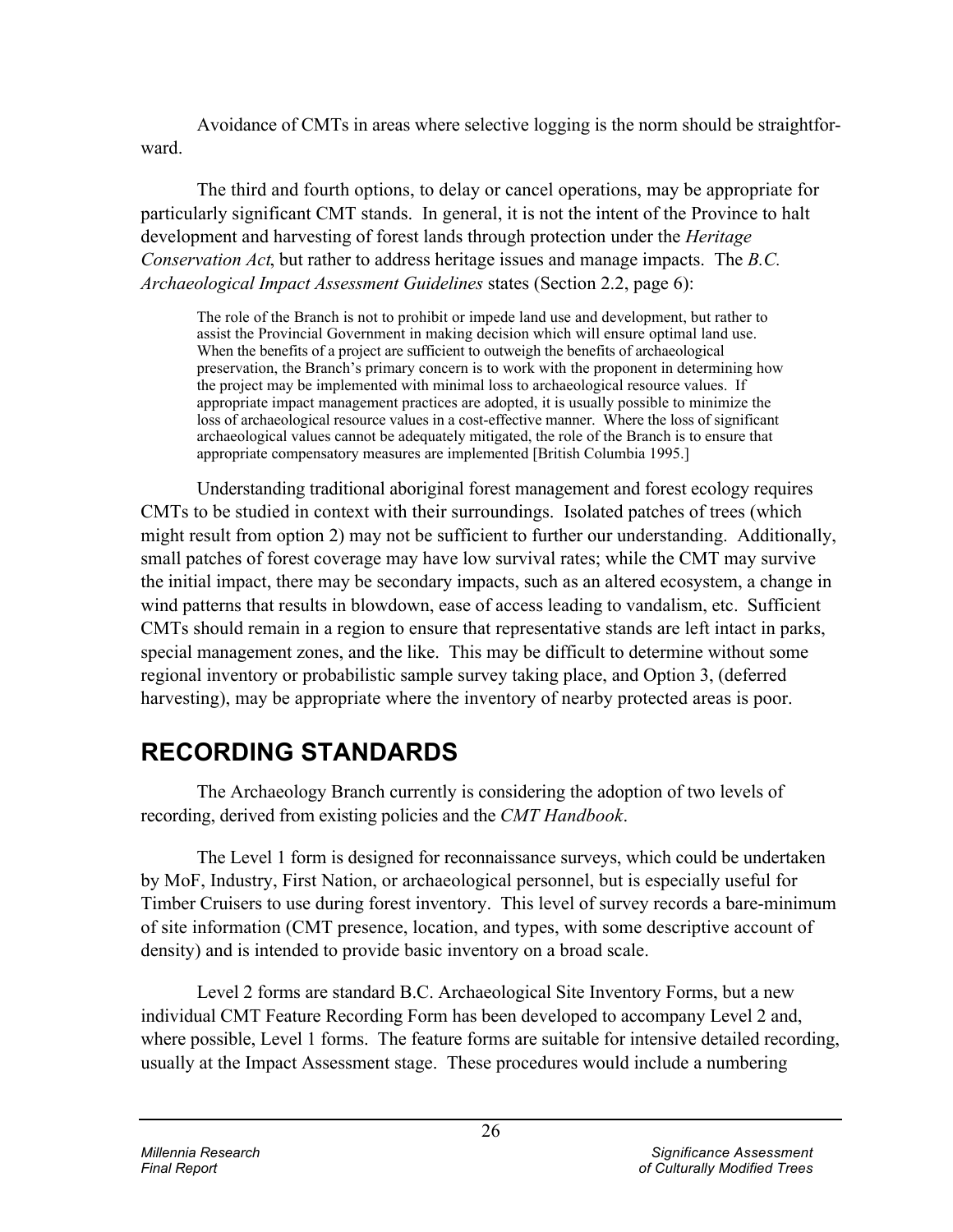system for individual CMTs, locational information, CMT classification, metric description of the tree and features, and details of visible tool marks, etc. Some dating, using an increment borer or chainsaw (on scar margins), may be appropriate to determine modification age of select CMTs. Forest type, slope, association with other features, photographs, and so on would also be recorded. In practice, areas with dense CMTs may have too much data to fully record each feature during the impact assessment process. For instance, large areas bordering Ucluelet Inlet have 25 CMTs per hectare (Eldridge 1988). A single 20 hectare high CMT density block could have 400-500 CMTs. During the impact assessment process, a sampling approach to such areas would be appropriate. However, if such high density areas are harvested, detailed recording of all CMTs as part of mitigative data recovery should be considered. As the number of CMTs with descriptive data grows large in a district, the requirements for detailed recording may decrease.

Detailed investigation including subsurface investigations at CMT sites could also occur as mitigative action. Such work would follow normal archaeological recording standards.

The following groups of people should have adequate training to complete Level 1 or Feature Recording forms, as required.

# *Ministry of Forests/ Industry*

Forestry personnel (particularly timber cruisers, inspectors and monitors) should be trained to identify CMTs. The basic Level 1 recording forms should be used by these personnel. Feature Recording Forms should be used for unusual features. A study of the *CMT Handbook* supplemented by in-field workshops would assist this work.

# *Archaeologists and First Nations Cultural Inventory Technicians*

All consulting archaeologists and First Nation Cultural Inventory Technicians should receive standardized training on the identification and recording of CMTs through workshops given by a training consultant, or those hosted by the B.C. Association of Professional Consulting Archaeologists. Separate workshops should be available for CMT identification and recording methods, and CMT dating and cultural origin confirmation methods. Any consulting company providing dating services should have available or on staff either a dendrochronologist or an archaeologist with CMT dating workshop training.

Consulting and academic archaeologists should use either Level 1 forms (in the case of overview, large-scale inventory, or reconnaissance surveys) or CMT Feature Recording forms (in the case of specialized CMT studies, impact assessments or mitigative studies). The latter forms will be used in conjunction with a B.C. Site Inventory Form. Government ministries should provide both CMT forms in both paper and electronic database formats.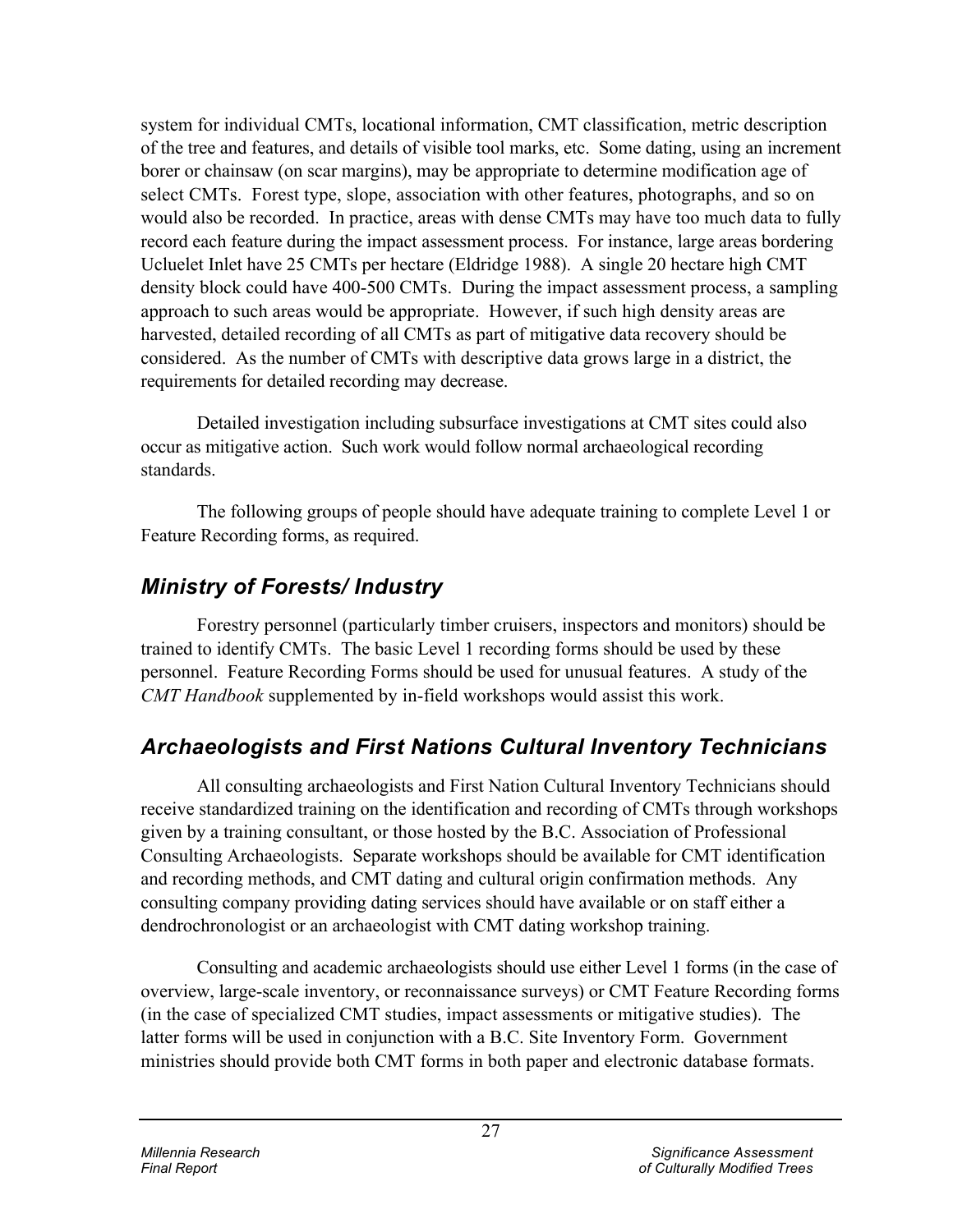# *Site Definition*

The definition of CMT site boundaries, like those of large, dispersed lithic scatters or other widespread archaeological sites, are difficult to standardize, and must largely be left to the discretion of the researcher. In many cases, CMTs occur in well-defined clusters, that would correspond most closely to what archaeologists regard as a "site". In the case where foresters send in Level 1 forms for particular areas, the Archaeology Branch staff may decide which to combine into sites assigned Borden Numbers. The Archaeology Branch may also decide to lump or split standard Site Inventory Forms and their accompanying feature recording forms. As will be discussed below, the ideal situation is for each individual CMT to be entered as a record in a GIS.

# *Archaeology Branch Inventory*

The Archaeology Branch's current electronic inventory is nearly impossible to use for CMT analysis. Some of the analytical requirements of management recommended above require easy access to the data (such as determining, in percentage, the frequency of a particular feature type within a Forest District). There is a real danger of collecting data on tens of thousands of CMTs and storing it in a manner that makes further analysis prohibitively expensive. Researchers in the future can be expected to increasingly want access to standardized data—so that one can quickly determine the average diameter of standing plank-stripped red cedar trees compared to those of felled plank-stripped trees or barber-chair cut stumps—for instance. Analysis of CMT locational data and environmental variables will also become more and more in demand. Therefore, the best method of inventorying and managing CMT data is to enter each Feature Detail Form as an individual record in a database linked to the digitized tree location. This could form a separate layer on the Archaeology Branch's ARC/Info GIS. Groups of CMTs could be assigned Borden Numbers which in turn could be cross-linked to a brief entry in the ARC/Info site layer.

This data could then be easily linked through the GIS to environmental and physiographic data available in TRIM and elsewhere. In order to minimize input time, permit holders would be required to submit data in dBase-type or spreadsheet formats, or as delimited ASCII "flat" files, using a standard database structure. A simple append command would then be all that was needed to add the data to the database. Unfortunately, accurate digitized locations could be more difficult to capture unless the researcher has access to a GIS, or if the Archaeology Branch agrees to digitize from 1:20,000 or 1:5,000 paper maps (this could be done even while the GIS base is at 1:250,000).

The CMT inventory, in this format, could be used as a management tool. In Gifford Pinchot National Forest, Washington, a legal agreement preserves one third of the CMTs in the inventory for future research, while two-thirds are available for harvesting (see appendix, Mack and Hollenbeck 1985). This requires having accurate information on counts of every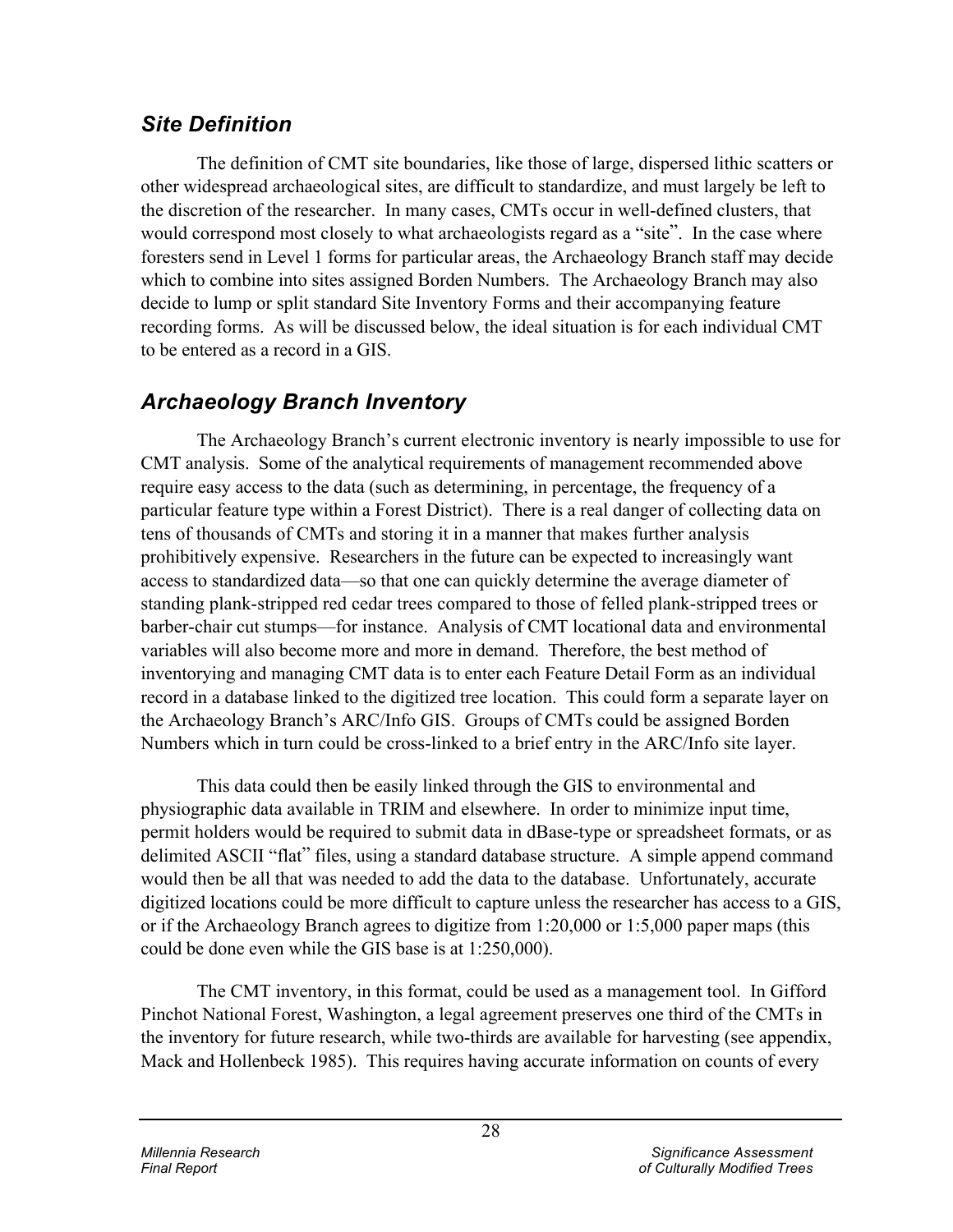CMT in the region. If a similar approach is adopted in British Columbia, or parts of the province, then the only reasonable way of managing the resource is by using GIS.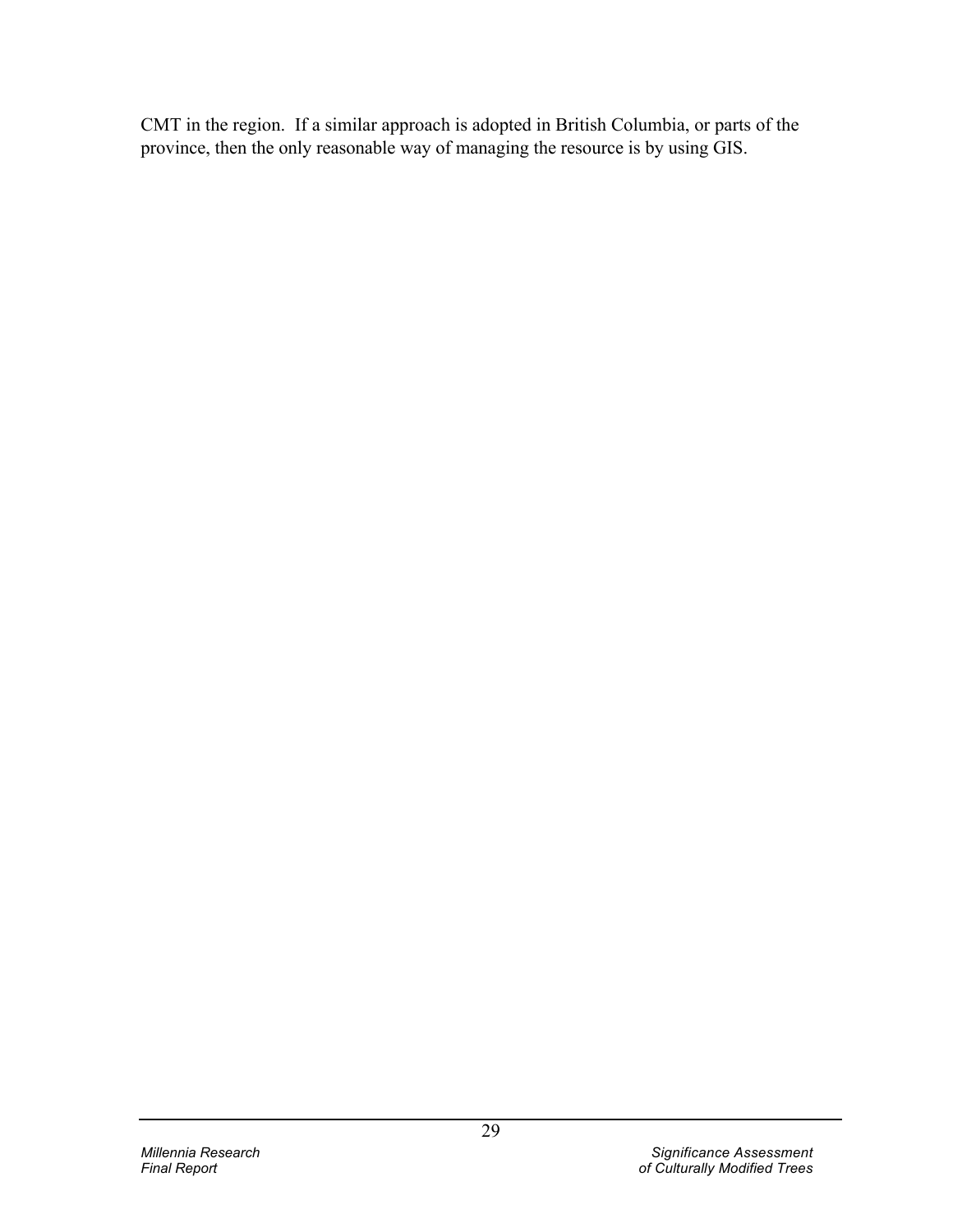# **REFERENCES CITED**

Arcas Associates

- 1984 *Meares Island Aboriginal Tree Utilization Study*. Unpublished report prepared for MacMillan Bloedel Ltd., Vancouver B.C. (Copy on file at the Heritage Conservation Branch, Victoria, B.C.)
- 1986 *Native Tree Use on Meares Island*.(Four Volumes: I Summary: II Introduction and Background; III Archaeology; Ethnography and Final Remarks) Unpublished report prepared for Rosenberg, Rosenberg, and Woodward, Barristers and Solicitors, Vancouver B.C.(Copy on file at the Heritage Conservation Branch, Victoria, B.C.)

### Bernick, Kathryn

- 1984 *Haida Trees: Remains of Canoe Manufacture in the Forest of Southern Masset Inlet*. (Prepared under permit #1984-5). On file with the Culture Library of the Ministry of Small Business, Tourism, and Culture, Victoria, B.C.
- Borden, Charles E.
	- 1951 B.C. Archaeological Site Inventory forms for Ootsa, Eutsuk and Whitesail Lakes. On file, B.C. Archaeology Branch.

### Blackstone, Michael

1996 Painted tree sites in the Pacific Northwest. Draft MA thesis, on file with the author.

### British Columbia

1995 *British Columbia Archaeological Impact Assessment Guidelines.* Second revised edition. Ministry of Small Business, Tourism and Culture, Archaeology Branch.

### Davis, Jefferson D.

1992 Culturally modified tree working group. Information Handout. Copy in possession of Millennia Research.

### Edgar, Carl Sr.

1994 Personal communication. Ditidaht elder.

### Eldridge, Morley

1988 *Mercantile Creek, Ucluelet Inlet Heritage Impact Assessment* (Permit No. 1988-2). On file with the Culture Library of the Ministry of Small Business, Tourism, and Culture, Victoria, B.C.

### Eldridge, Morley, and Eldridge Anne

1988 *The Newcastle Block Culturally Modified Trees*. On file with the Culture Library of the Ministry of Small Business, Tourism, and Culture, Victoria, B.C.

### Eldridge, Morley and Alexander Mackie

1992 Overview Assessment of Heritage Values in the Kalum South Resource Management Area. Non-permit report submitted to Ministry of Forests and on file with the Culture Library of the Ministry of Small Business, Tourism, and Culture, Victoria, B.C.

### Fladmark, Knut

1971 B.C. Site Inventory form for FkUb-2. On file, Archaeology Branch.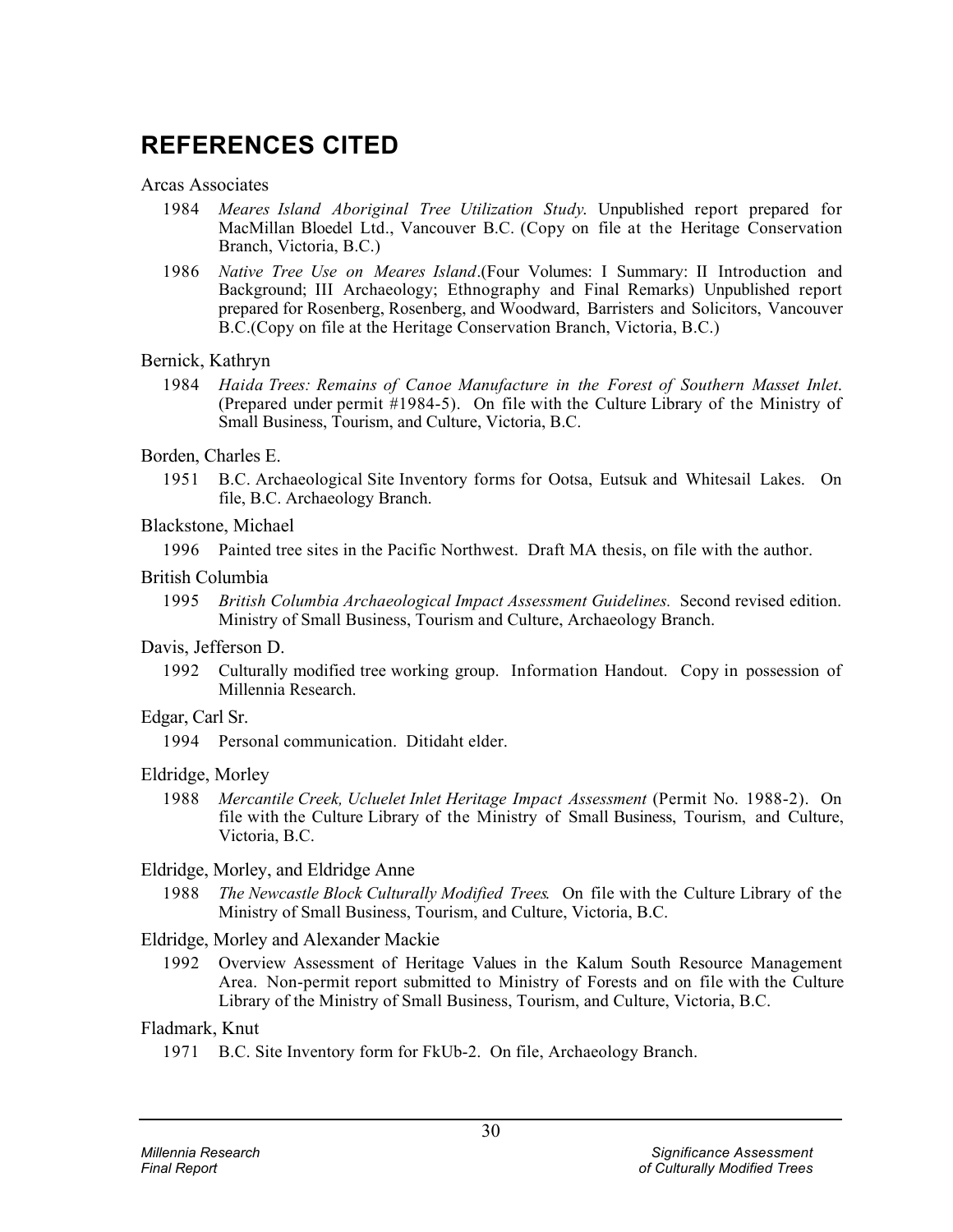#### Freeman, William

1973 The *Pukwi'ss* comes to the Village of Kwee. *In* Susanne Storie and Jennifer Gould, eds: *Klemtu Stories*. British Columbia Indian Advisory Committee.

#### Green, Kellie

1994 *Peeled Cedar Trees in South Central Washington: Management Practices and Research Potential*. Thesis presented to Western Washington University.

#### Hennon, P.E., E.M. Hansen, C.G. Shaw III

1990 Causes of Basal Scars on *Chamaecyparis nootkatensis* in Southeast Alaska. *Northwest Science*, 64(1):45-54.

#### Hicks, Russell

- 1976 *Culturally Inflicted Injuries to Cedar Trees on the Northwest Coast.* Report on file with the Archaeology Branch, Victoria, B.C.
- 1985 Culturally altered trees: a data source. *Northwest Anthropological Research Notes* 19:1:100-118.

#### Lepofsky, Dana and Brian Pegg

1995 *Aboriginal Forest Use in the Kowesas Watershed.* (Permit report # 1995-156). Dept. Archaeology Simon Fraser University. On file with the Culture Library of the Ministry of Small Business, Tourism, and Culture, Victoria, B.C.

#### Lewis, Michael and Charles Mobley

1994 *Culturally modified trees at Bartlett Cove, Glacier Bay National Park, Alaska*. Report prepared for National Park Service Alaska Region by Charles M. Mobley and Associates.

#### Mack, Cheryl A.

1996 *A Summary of Archaeological Data Recovery at Twenty-Four Culturally Modified Tree Sites on the Gifford Pinchot National Forest.* US Department of Agriculture, Forest Service, Northwest Region, Mt. Adams Ranger District, Gifford Pinchot National Forest.

#### Mack, Cheryl and Barbara Hollenbeck

1985 Peeled cedar management plan. Manuscript on file, Gifford Pinchot National Forest, Pacific Northwest Division, USDA Forest Service.

### Mackenzie, Sir Alexander

1801 *Voyages from Montreal, on the River St. Lawrence, through the Continent of North America, to the Frozen and Pacific Oceans, in 1789 and 1793.* Printed for T. Cadell Jr. London. (Reprinted in the Journals and Letters of Sir Alexander Mackenzie, edited by W. Kaye Lamb, Cambridge University Press, Cambridge, Mass.)

#### Mackie, Alexander

- 1983 The l982 Meares Island archaeological survey: an inventory and evaluation of heritage resources.
- 1986 A closer look at coastal survey results. *The Midden* Vol xviii, No.1:3-5.
- 1996 *Personal Communication.* Archaeology Branch research officer.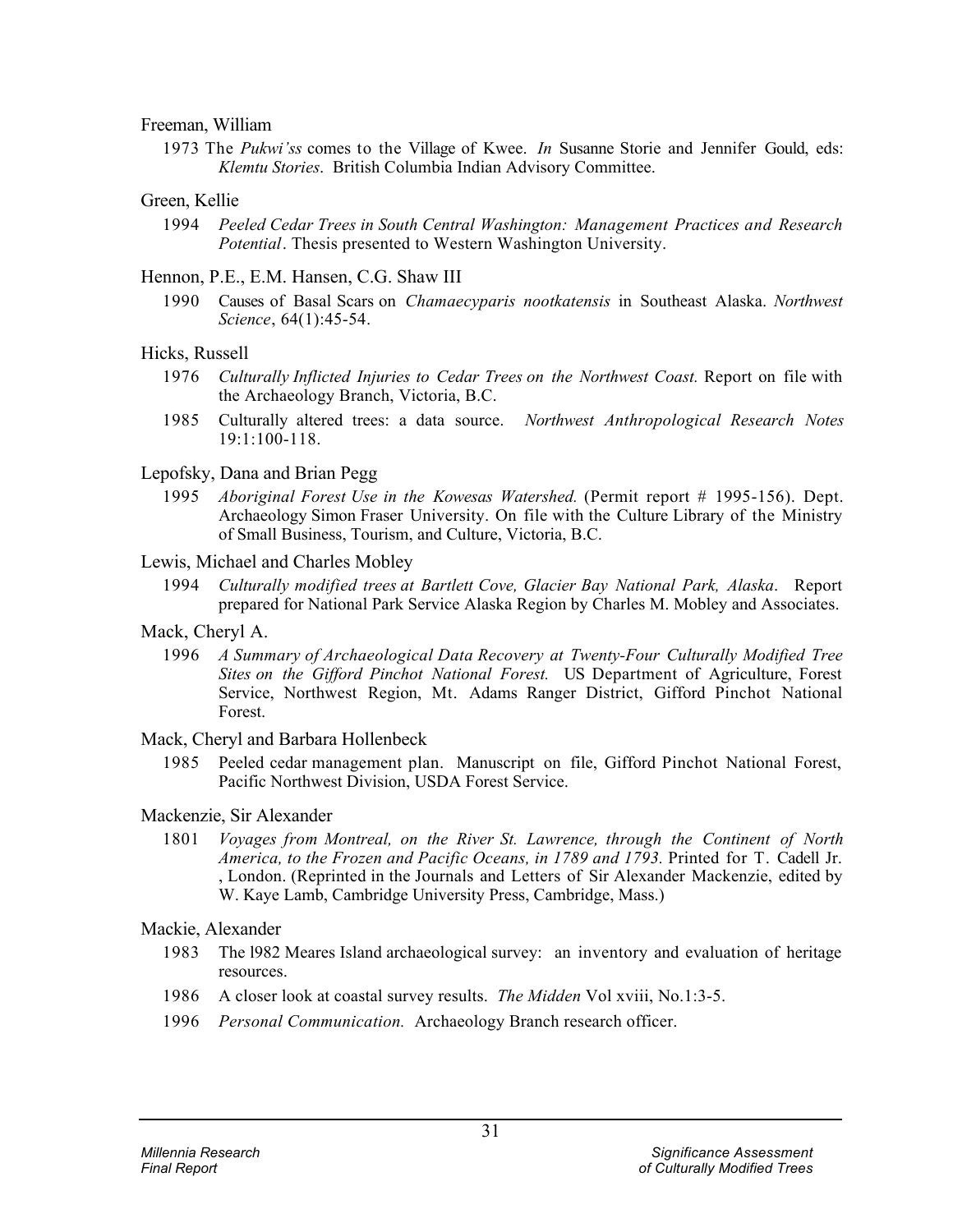Maxwell, John, Duncan McLaren, Robin Chattan, Tanya Hoffman, and Morley Eldridge.

- 1996 *Heiltsuk Archaeological Overview Assessment*. Prepared for the Archaeology Branch, Victoria, B.C. On file with the Culture Library of the Ministry of Small Business, Tourism, and Culture, Victoria, B.C.
- McDonald, George
	- 1982 Personal communication to A. Eldridge. Canadian Museum of Civilization Director.
- McLure, Rick
	- 1996 Personal Communication. Forest Archaeologist, Gifford Pinchot National Forest, Washington.
- Ministry of Forests
	- 1995 Culturally modified tree guidelines for forest management activities on the Queen Charlotte Islands/Haida Gwaii. Sixth Draft incorporating CHN input up to March 24, 1995 meetings. Draft guidelines on file with Ministry of Forests, Queen Charlotte City.
	- 1996 Culturally modified tree guidelines for forest management activities on the Queen Charlotte Islands/Haida Gwaii. Eighth Draft. Draft guidelines on file with Ministry of Forests, Queen Charlotte City.
- Mobley, Charles
	- 1992 An archaeological reconnaissance at Indian Point near Auke Bay, Juneau, Alaska, Including Six Timber Harvest Units. On file with the Culture Library of the Ministry of Small Business, Tourism, and Culture, Victoria, B.C.
	- 1996 Personal Communication. Consulting archaeologist, Alaska.
- Mobley, Charles and Morley Eldridge
	- 1992 Culturally Modified Trees in the Pacific Northwest. *Arctic Anthropology* 29(2):91-110.
- Nicoll, T. Michael [Yahgulaanas]
	- 1981 Report on a survey of Haida forest utilization, Masset Inlet, Queen Charlotte Islands, B.C. On file with the Culture Library of the Ministry of Small Business, Tourism, and Culture, Victoria, B.C.
- Robinson, Michael
	- 1973 British Columbia Site Inventory Form for FkUd-1. On file, Archaeology Branch.

### Stryd, Arnoud H. and Morley Eldridge

1993 CMT Archaeology in British Columbia: The Meares Island studies. *B.C. Studies* No. 99, Autumn, pp. 184-234, Vancouver, B.C.

### Teit, James

- 1906 *The Lillooet*. American Museum of Natural History Memoir Vol 4 part 5 (AMS reprint).
- 1909 *The Shuswap*. American Museum of Natural History Memoir Vol 2 part 7 (AMS reprint).

### Turner, Nancy J., Laurence C. Thompson, M. Terry Thompson, Annie Z. York

*1990 Thompson Ethnobotany: Knowledge and usage of plants by the Thompson Indians of British Columbia*. British Columbia Provincial Museum Memoir No 3.